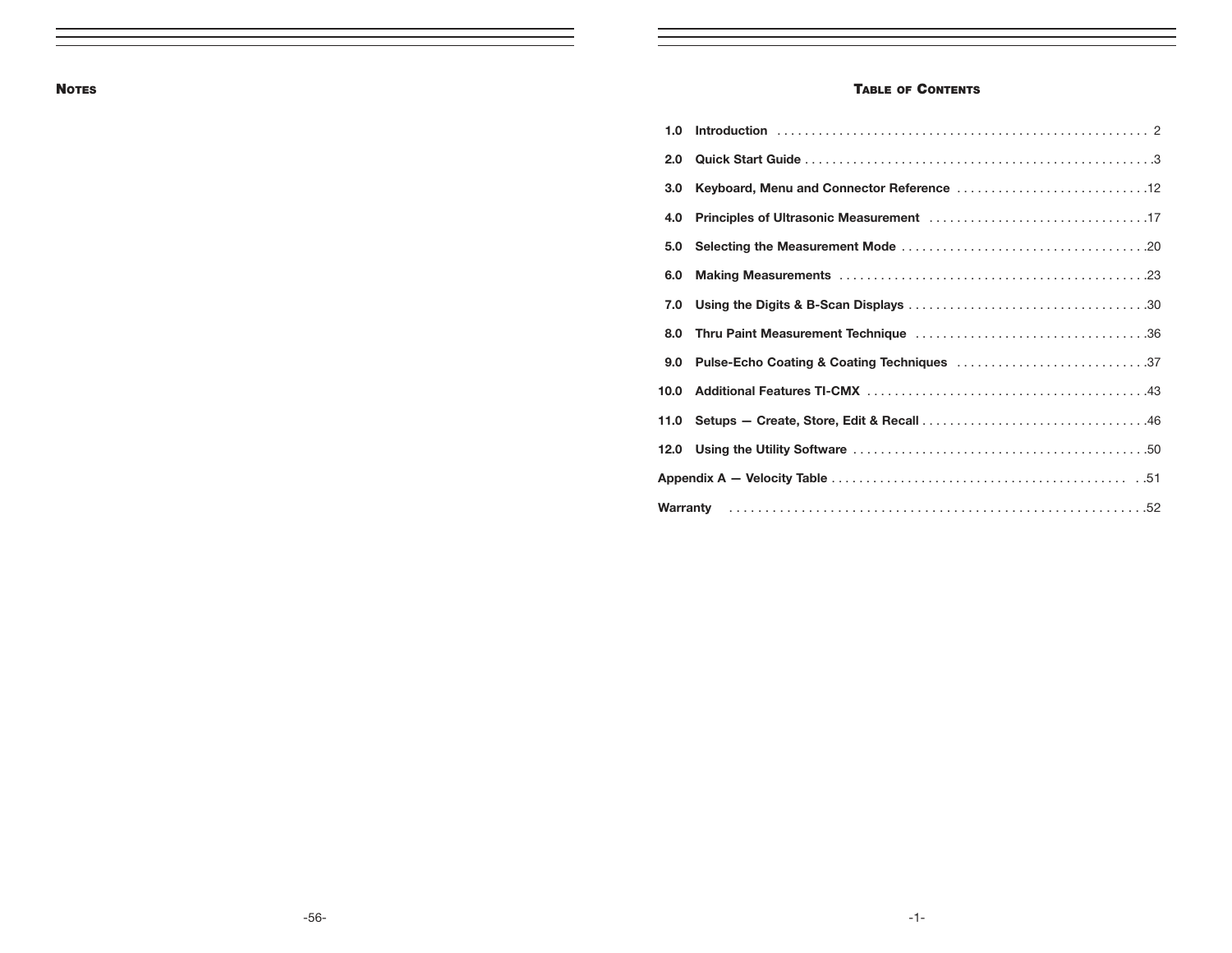#### 1.0 INTRODUCTION

The Electromatic TI-CMX is an ultrasonic thickness gauge that measures with extreme versatility. It has the ability to simultaneously measure coatings and material thicknesses while maintaining the ability to locate pits, flaws and defects in the material. Based on the same operating principles as SONAR, the TI-CMX is capable of measuring the thickness of various materials with accuracy as high as  $\pm 0.001$  inches, or  $\pm 0.01$  millimeters. The principle advantage of ultrasonic measurement over traditional methods is that ultrasonic measurements can be performed with access to only one side of the material being measured.

**NOTE:** Inherent in ultrasonic thickness measurement is the possibility that the instrument will use the second rather than the first echo from the back surface of the material being measured. This may result in a thickness reading that is TWICE what it should be. Responsibility for proper use of the instrument and recognition of this phenomenon rest solely with the user of the instrument. Other errors may occur from measuring coated materials where the coating is insufficiently bonded to the material surface. Irregular and inaccurate readings may result. Again, the user is responsible for proper use and interpretation of the measurements acquired.

#### **NOTES**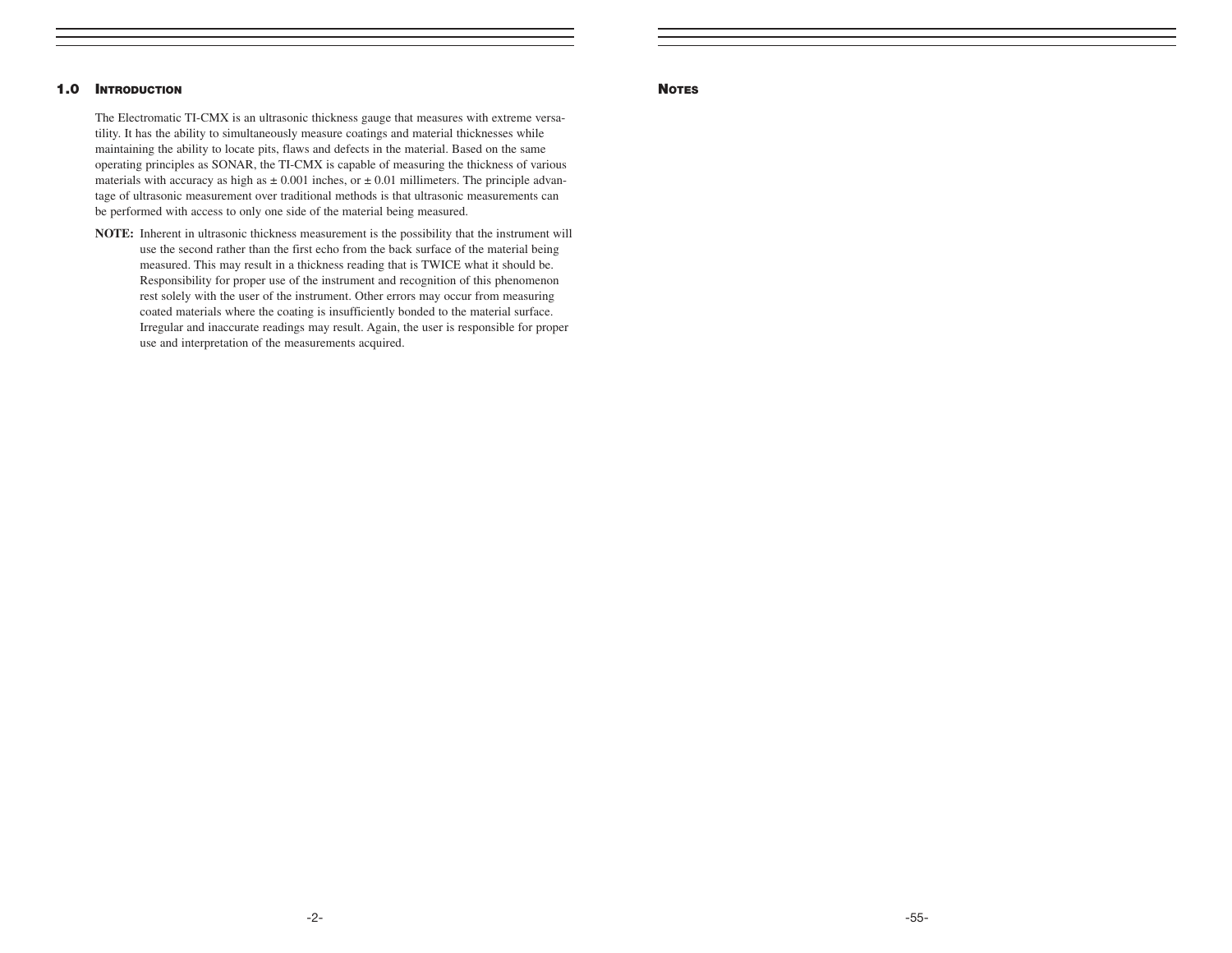**NOTES** 

#### 2.0 QUICK-START GUIDE

Turn the TI-CMX on and off using the switch located on the bottom right corner of the keypad. When TI-CMX is initially turned on, a flash logo and blinking lights are displayed. Then the gauge attempts to identify the currently attached transducer (probe). The TI-CMX has an "Auto Probe Recognition" feature that attempts to identify special transducers with feature built in . If the TI-CMX doesn't find a transducer so equipped, the user must select a transducer from the Probe Type list. The following sections outline each scenario.

**NOTE:** This section is primarily written as a basic startup guide only.



#### **CMX SERIES SCREEN SHOTS**

#### 2.1 TI-CMX Overview

In order to understand how to operate the TI-CMX, it's best to start off with an understanding of what it is we're looking at exactly. The TI-CMX has a lot of great features and tools that will prove to be a huge benefit for the variety of applications you're constantly facing on a continual basis. Let's have a brief look at the screens you'll be looking at most often:

- **A. Repeatability/Stability Indicator**  This indicator should be commonly used in con junction with the digital thickness values displayed. When all the vertical bars are fully illuminated and the last digit on the digital thickness value is stable, the TI- CMX is reliably measuring the same value 3 to 200 times per second, depending on which measurement mode and features are enabled.
- **B. Battery Icon** Indicates the amount of battery life the TI-CMX has remaining.
- **C. Velocity** The material velocity value the TI-CMX is currently using or calibrated for. Displayed in English or Metric units, depending on the what units the gauge is set for.
- **D. Feature Status Bar** Indicates the features currently enabled and in use in the following order:
	- Measurement Mode
	- Differential Mode
	- High Speed Scan Mode
	- Alarm Mode
	- Gain Setting

**E. Digital Material Thickness Value** – Extra large font size for viewing ease.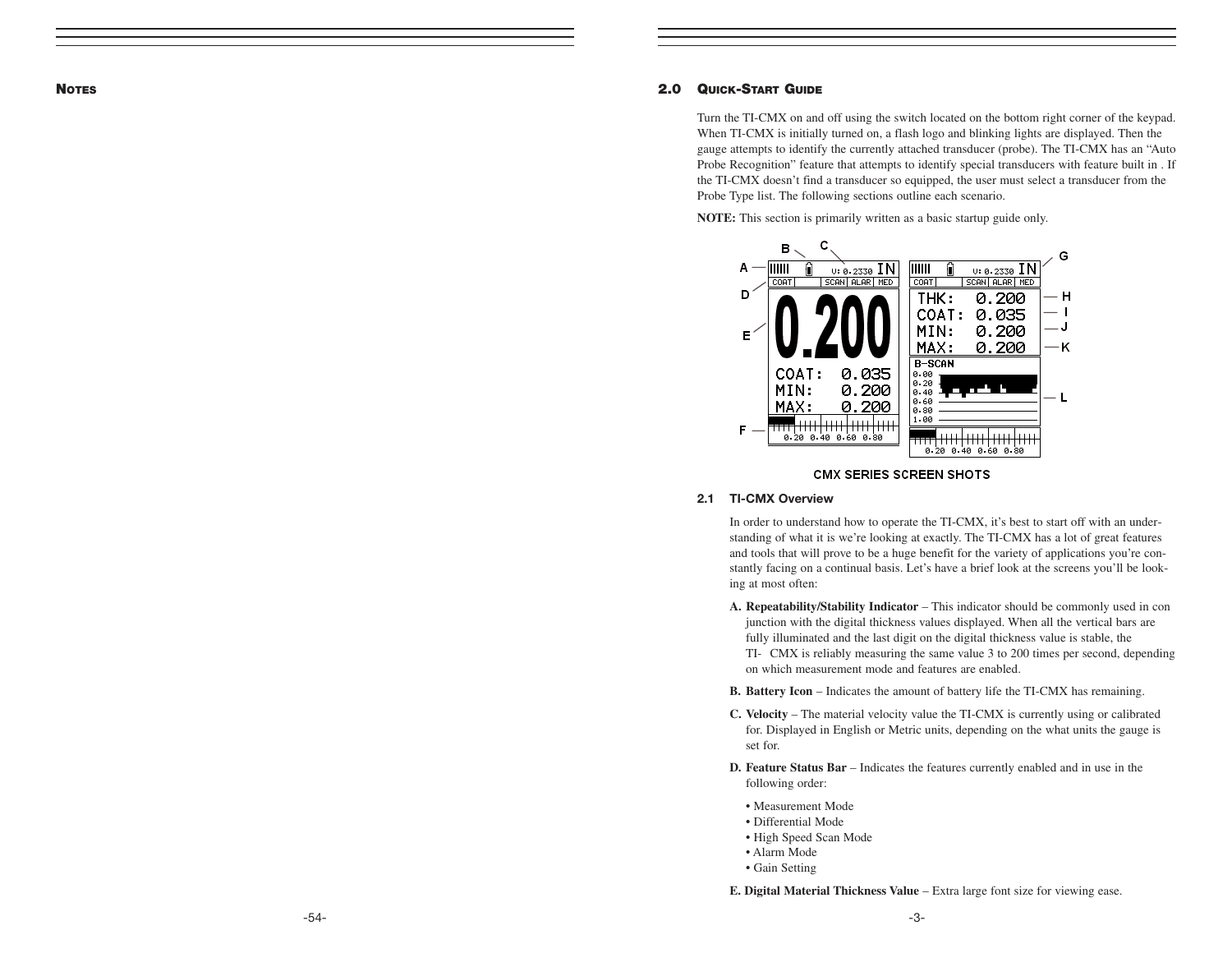- **F. Scan Bar**  Another view of material thickness in a deflection style horizontal bar. This visual tool enables the user the ability to see thickness changes during high speed scans from flaws and pits.
- **G. Units –** The current measurement units being used (English, Metric).
- **H. Digital Material Thickness Value** Smaller font size when the B-Scan display view is enabled.
- **I. Coating Thickness Value** Displays the actual thickness of any coating adhered to a metallic material surface (PECT Mode), or a coating adhered to a non-metallic surface (CT Mode).
- **J. Minimum Material Thickness**  Part of the Alarm feature. Displays the minimum thickness value found during a scan.
- **K. Maximum Material Thickness**  Part of the Alarm feature. Displays the maximum thickness value found during a scan.
- **L. B-Scan Display** Cross section view of the material. Provides the user with graphical view of the opposite/blind surface (i.e. inside pipe wall surface), to give the user some idea of the condition, or integrity of the material being tested.

#### 2.2 Auto Probe Recognition

When the TI-CMX is initially powered up, the gauge will automatically check to see if the transducer plugged into the gauge can be recognized. The steps that follow assume the TI-CMX recognized the probe type:

- 1. Press the OK key once to use the identified probe, or ESC to display a list of optional transducers.
- **NOTE:** If the TI-CMX recognizes a specific transducer, the user should always select OK to use the identified probe. The only time an alternative probe should be selected from a list is if the user switched probes following initial power up and recognition.
- 2. Assuming the TI-CMX recognized the probe and the OK key was pressed, the TI-CMX will advance to a Zero Probe menu. If the transducer was identified as a special transducer capable of measuring coating thickness, a menu will be displayed allowing the user the ability to toggle the coating thicknessdisplay on/off as follows:
- 3. Press the UP and DOWN arrow keys to toggle the coating option on/off.
- 4. Wipe all couplant from the transducer face and advance to the Probe Zero & Calibration section, 6.0.

| <b>CONFIRM</b>                                                                                                 |
|----------------------------------------------------------------------------------------------------------------|
| 1/4IN - 5.0MHZ COAT<br>PROBE IDENTIFIED.<br>USE THIS PROBE?                                                    |
| OK<br><b>ESC</b>                                                                                               |
|                                                                                                                |
| ZERO PROBE<br>COATING: ON                                                                                      |
| COATING: OFF                                                                                                   |
| SELECT COATING<br>ON/OFF - REMOVE<br><b>COUPLANT FROM</b><br>PROBE AND PRESS<br>OK KEY TO PERFORM<br>THE ZERO. |

#### **NOTES**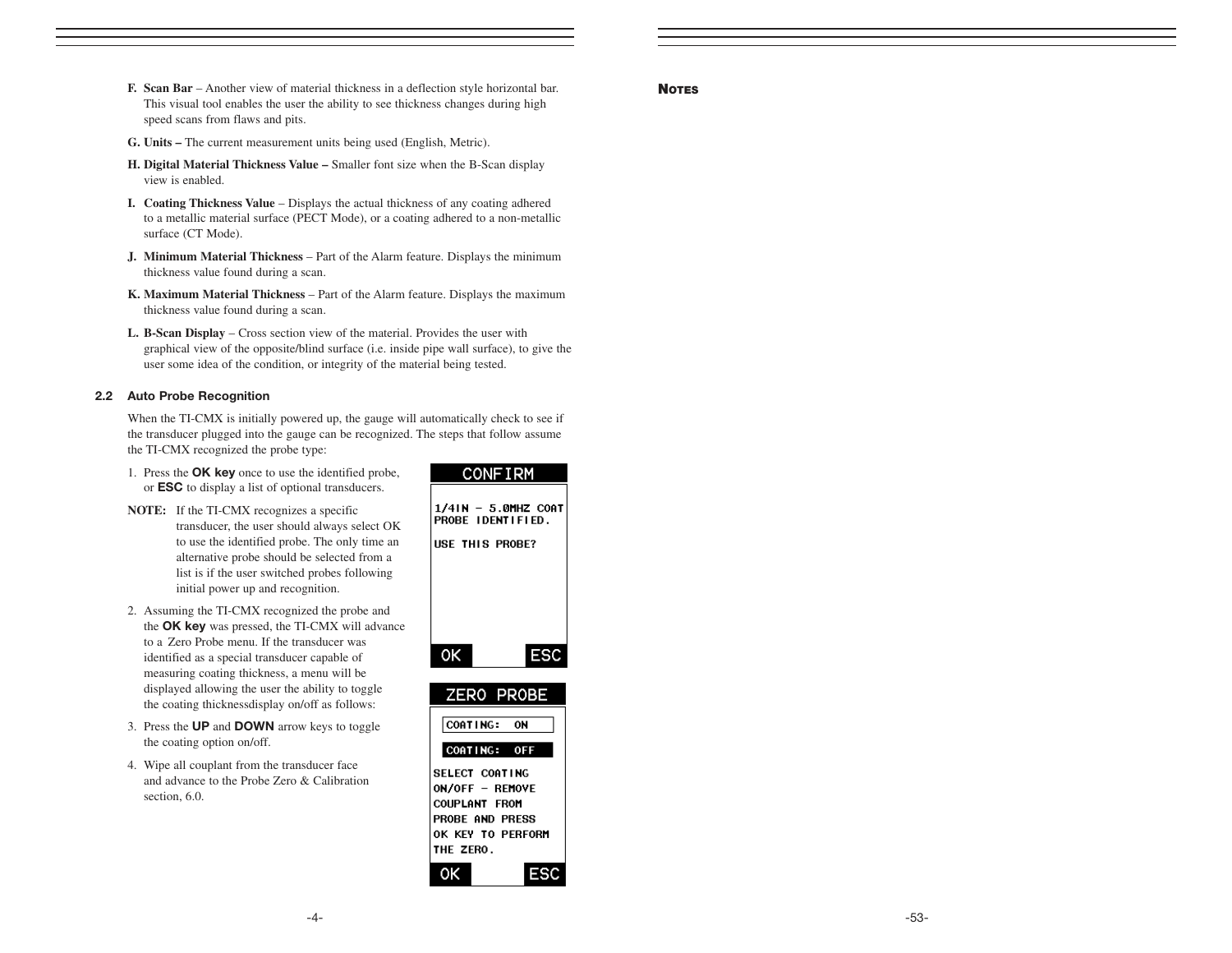#### **WARRANTY**

ELECTROMATIC Equipment Co., Inc. (ELECTROMATIC) warrants to the original purchaser that this product is of merchantable quality and confirms in kind and quality with the descriptions and specifications thereof. Product failure or malfunction arising out of any defect in workmanship or material in the product existing at the time of delivery thereof which manifests itself within one year from the sale of such product, shall be remedied by repair or replacement of such product, at ELECTROMATIC's option, except where unauthorized repair, disassembly, tampering, abuse or misapplication has taken place, as determined by ELECTROMATIC. All returns for warranty or non-warranty repairs and/or replacement must be authorized by ELECTROMATIC, in advance, with all repacking and shipping expenses to the address below to be borne by the purchaser.

THE FOREGOING WARRANTY IS IN LIEU OF ALL OTHER WARRANTIES, EXPRESSED OR IMPLIED, INCLUDING BUT NOTLIMITED TO, THE WARRANTY OF MERCHANTABILITY AND FITNESS FOR ANY PARTICU-LAR PURPOSE OR APPLICATION. ELECTROMATIC SHALL NOT BE RESPONSIBLE NOR LIABLE FOR ANY CONSEQUENTIAL DAMAGE, OF ANY KIND OR NATURE, RESULTING FROM THE USE OF SUPPLIED EQUIPMENT, WHETHER SUCH DAMAGE OCCURS OR IS DISCOVERED BEFORE, UPON OR AFTER REPLACEMENT OR REPAIR, AND WHETHER OR NOT SUCH DAMAGE IS CAUSED BY MANUFACTURER'S OR SUPPLI-ER'S NEGLIGENCE WITHIN ONE YEAR FROM INVOICE DATE.

Some State jurisdictions or States do not allow the exclusion or limitation of incidental or consequential damages, so the above limitation may not apply to you. The duration of any implied warranty, including, without limitation, fitness for any particular purpose and merchantability with respect to this product, is limited to the duration of the foregoing warranty. Some states do not allow limitations on how long an implied warranty lasts but, not withstanding, this warranty, in the absence of such limitations, shall extend for one year from the date of invoice.

#### 2.3 Selecting the Transducer Type

If the TI-CMX does not identify a specific transducer type on initial power up, the user will be required to select a type from a predefined list of types by diameter and frequency. By selecting a transducer type from a predefined list, the TI-CMX can recall specific properties about the transducer.

**NOTE:** Once the transducer has been selected, the TI-CMX will store and recall this transducer type every time the TI-CMX is powered on/off. The type will only change if the user physically selects another transducer type from the list, or selects a previously saved setup. However, the TI-CMX will continue to take you through these steps each time the gauge is powered up. You'll notice that the probe type previously selected will be highlighted every time the probe type screen is displayed. Use the following steps to select your transducer type:

1. Press the OK or ESC keys to display the factory list of transducer types (by diameter and frequency).



 $3/161N - 5.0MHZ$ <br> $3/161N - 7.5MHZ$ 3. 3/16IN - 18.0MHZ 3. 3/1518 - 10.0882<br>4. 1/418 - 2.25882<br>5. 1/418 - 5.0882<br>6. 1/418 - 5.0882 BD<br>7. 1/418 - 5.0882 CORT  $8.1/41N - 7.5MHZ$ 9.  $1/41N - 7.5MHZ HD$ <br>18.  $1/41N - 18.9MHZ$ 19. 1/41N - 19.9MHZ<br>11. 1/2IN - 1.9MHZ<br>12. 1/2IN - 1.9MHZ CPZT  $13.1/21N - 2.25MHZ$ 13 - 1/21N = 2-25MHZ<br>14 - 1/21N = 2-25MHZ CPZT<br>15 - 1/21N = 3-5MHZ HD<br>16 - 1/21N = 3-5MHZ CORT<br>17 - 1/21N = 5-0MHZ

2. Press the UP and DOWN arrow keys to scroll through the transducer list until the appropriate type is highlighted.

- 3. Press the ENTER key to select the transducer type and display over write existing probe screen.
- 4. Press the OK key to overwrite the existing probe type with the newly selected probe type. The zero probe screen will be displayed. Proceed to the zero probe section that follows.

| <b>CONFIRM</b>                          |  |  |  |  |
|-----------------------------------------|--|--|--|--|
| OVERWRITE EXISTING<br><b>PROBE TYPE</b> |  |  |  |  |
|                                         |  |  |  |  |
| ESC<br>oк                               |  |  |  |  |

ELECTROMATIC Equipment Co., Inc. 600 Oakland Ave. Cedarhurst, NY 11516—USA Tel: 1-800-645-4330/ Tel: 516-295-4300/ Fax: 516-295-4399

Every precaution has been taken in the preparation of this manual. Electromatic Equipment Co., Inc., assumes no responsibility for errors or omissions. Neither is any liability assumed for damages resulting from the use of information contained herein. Any brand or product names mentioned herein are used for identification purposes only, and are trademarks or registered trademarks of their respective holders.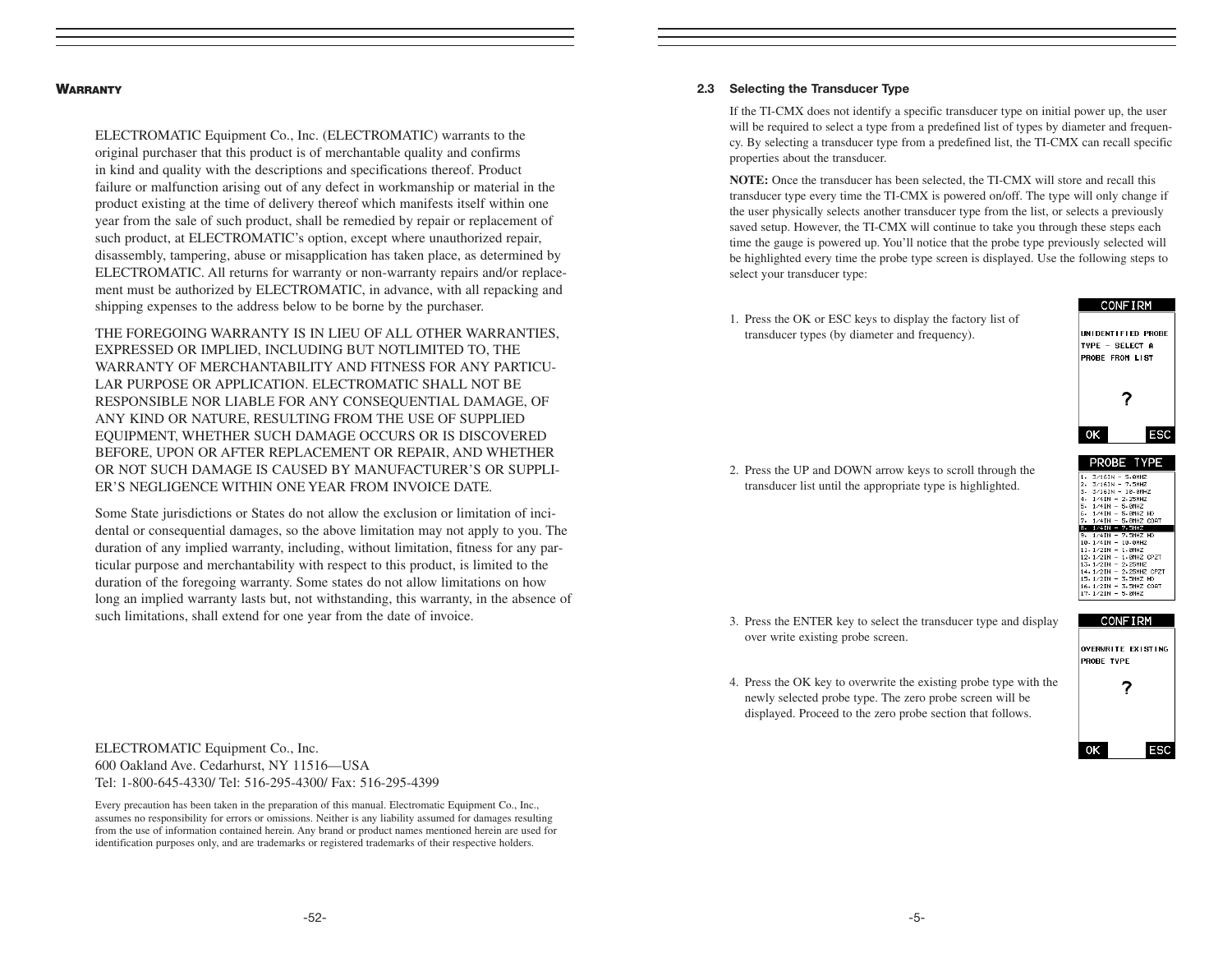#### 2.4 Probe Zero & One Point Calibration

The next steps are to perform a probe zero and calibrate the TI-CMX to the material and transducer being used. If the sound velocity is unknown, the TI-CMX can be calibrated to a known thickness sample. This demo will briefly explain both of these techniques.

#### *The TI-CMX is equipped with two zero options:*

- **Off Block Zero (Automatic Probe Zero)** When this feature is enabled the TI-CMX will do an electronic zero automatically, eliminating the need for a zero disk or block.
- **On Block Zero (Manual Probe Zero)**  When this feature is enabled the transducer must be placed on the probe zero disk (battery cover located on the top of the unit.

ОΚ

ZERO PROBE

*Both zero procedures are outlined as follows:*

#### **Off Block Zero (Automatic Probe Zero)**

- 1. Be sure all couplant has been removed from the face of the transducer.
- 2. Press the OK key to perform the automatic probe zero, or ESC key to cancel the zero operation.
- 3. The screens illustrated at the right will be briefly displayed followed by the main measurement screen. The TI-CMX is ready to be calibrated.



Coating Probe Not Identified

|                      |      | ZERO PROBE                      |            |
|----------------------|------|---------------------------------|------------|
|                      | ZERO | PERFORMING<br><b>AUTO PROBE</b> |            |
| ОΚ                   |      |                                 | <b>ESC</b> |
| <b>Coating Probe</b> |      |                                 |            |

ZERO PROBE

ESC

Not Identified

#### *Performing a Manual Probe Zero (On Block)*

**NOTE:** When the zero probe option is set to manual, the probe zero disk (battery cap) located on the top of the gauge, will be used as a zero standard and the warning screen illustrated above will be displayed.

Coating Probe Identified

OK

**ESC** 

PERFORMING AUTO<br>PROBE ZERO

ZERO PROBE CORTING: ON CORTING: OFF

- 1. Press the OK or ESC keys to enter the main measurement screen and begin the manual zero process.
- 2. Apply a drop of couplant on the transducer and place the transducer in steady contact with the probe zero disk, and obtain a steady reading.

|                  | WARNING!                                           |
|------------------|----------------------------------------------------|
| <b>MEASURING</b> | <b>BE SURE TO DO A</b><br><b>PROBE ZERO BEFORE</b> |
|                  |                                                    |
| оκ               | FSC                                                |

#### APPENDIX A: VELOCITY TABLE

| <b>Material</b>   | sound velocity<br>in/us |          | sound velocity<br>m/s |
|-------------------|-------------------------|----------|-----------------------|
| Aluminum          | 0.2510                  |          | 6375                  |
| Beryllium         | 0.5080                  |          | 12903                 |
| <b>Brass</b>      | 0.1730                  |          | 4394                  |
| <b>Bronze</b>     | 0.1390                  |          | 3531                  |
| Cadmium           | 0.1090                  |          | 2769                  |
| Columbium         | 0.1940                  |          | 4928                  |
| Copper            | 0.1830                  |          | 4648                  |
| Glass (plate)     | 0.2270                  |          | 5766                  |
| Glycerine         | 0.0760                  |          | 1930                  |
| Gold              | 0.1280                  |          | 3251                  |
| Inconel           | 0.2290                  |          | 5817                  |
| Iron              | 0.2320                  |          | 5893                  |
| Cast Iron         | 0.1800                  | (approx) | 4572                  |
| Lead              | 0.0850                  |          | 2159                  |
| Magnesium         | 0.2300                  |          | 5842                  |
| Mercury           | 0.0570                  |          | 1448                  |
| Molybdenum        | 0.2460                  |          | 6248                  |
| Monel             | 0.2110                  |          | 5359                  |
| Nickel            | 0.2220                  |          | 5639                  |
| Nylon             | 0.1060                  | (approx) | 2692                  |
| Platinum          | 0.1560                  |          | 3962                  |
| Plexiglas         | 0.1060                  |          | 2692                  |
| Polystyrene       | 0.0920                  |          | 2337                  |
| <b>PVC</b>        | 0.0940                  |          | 2388                  |
| Quartz glass      | 0.2260                  |          | 5740                  |
| Rubber vulcanized | 0.0910                  |          | 2311                  |
| Silver            | 0.1420                  |          | 3607                  |
| Steel (1020)      | 0.2320                  |          | 5893                  |
| Steel (4340)      | 0.2330                  |          | 5918                  |
| Steel Stainless"  | 0.2230                  |          | 5664                  |
| Teflon            | 0.0540                  |          | 1372                  |
| Tin               | 0.1310                  |          | 3327                  |
| Titanium          | 0.2400                  |          | 6096                  |
| Tungsten          | 0.2040                  |          | 5182                  |
| Uranium           | 0.1330                  |          | 3378                  |
| Water             | 0.0580                  |          | 1473                  |
| Zinc              | 0.1660                  |          | 4216                  |
| Zirconium         | 0.1830                  |          | 4648                  |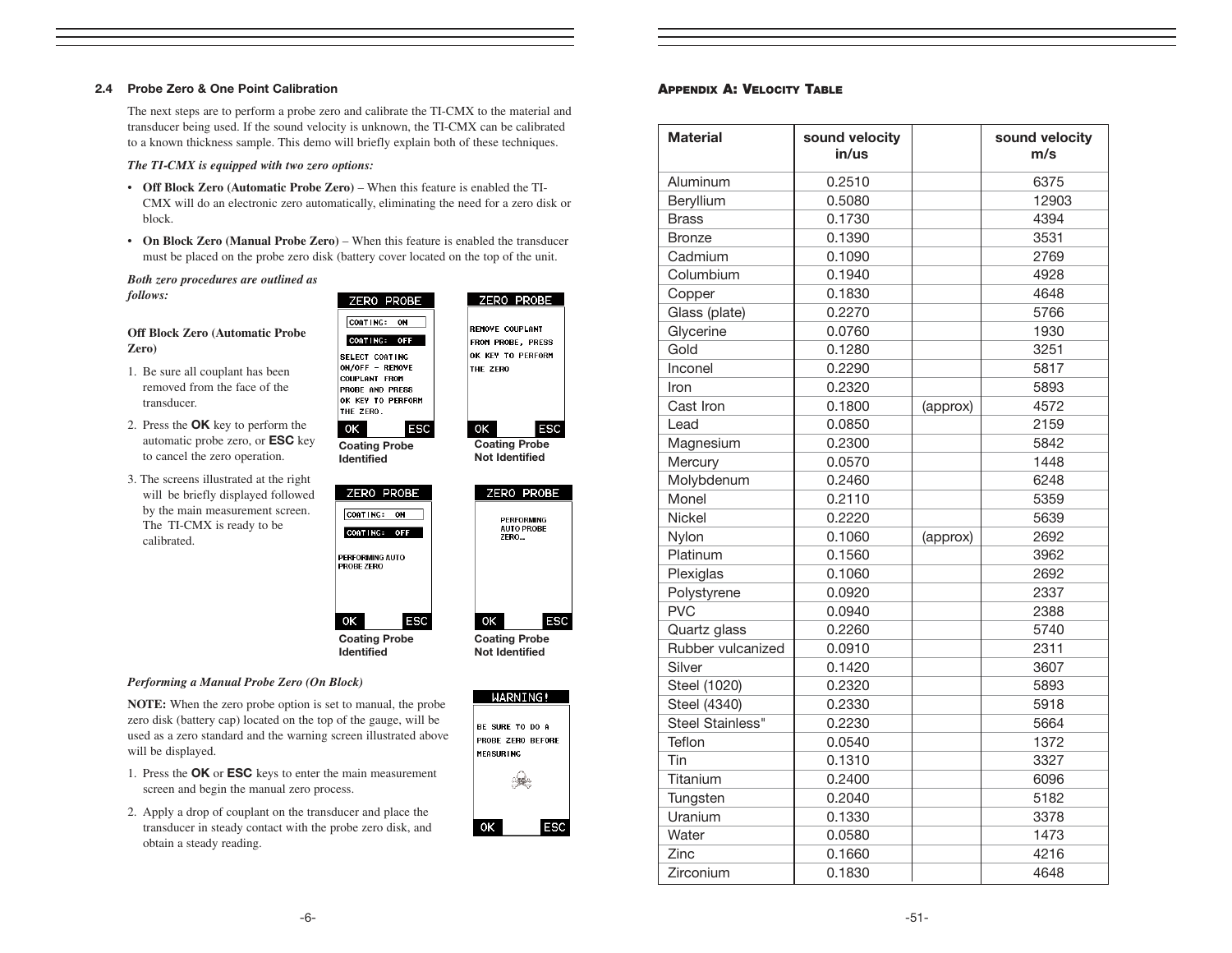#### 12.0 USING THE UTILITY SOFTWARE

#### 12.1 Computer System Requirements

Datacomm will run on many different operating systems: Windows 98 (1st or 2nd edition), Windows NT 4.0 with Service Pack 5, Windows ME, Windows XP, Windows 2000 Professional, Windows 2000 Server, or Windows 2000 Advanced Server operating systems running on Intel or AMD hardware.

A Pentium 166MHz or faster processor with at least 32 megabytes of physical RAM is required. You should have 40 megabytes of free disk space before attempting to install Datacomm.

Datacomm requires an available communications port in order to transfer data to and from the TI-CMX. Datacomm supports COM1, COM2, COM3, and COM4.

#### USB to Serial Converter

Some newer laptop computers do not have standard serial ports. In this case it is possible to use a USB to Serial converter. If a serial to USB cable is needed, contact Electromatic

#### 12.2 Installing Datacomm

Datacomm comes on a CD-ROM with an automatic installer program. Place the CD in your computer's CD tray and close the door. Open the CD-ROM by double clicking on the My Computer ICON, then double click on the CD. Finally, double click on the SETUP icon to begin the installation.

Refer to the help section in Datacomm software for the complete operating manual, setup, and operation.

#### 12.3 Using the XFER menu (TI-CMX)

The XFER menu of the TI-CMX will be used in conjunction with the Datacomm PC software. The steps below outline the procedure for accessing the XFER menu and basic operation as follows:

- 1. Press the MENU key once to activate the menu items tab. Press the MENU key multiple times to tab right, and the ESC key multiple times to tab left, until the XFER menu is highlighted and displaying the submenu items.
- 2. Use the UP and DOWN arrow keys to scroll through the sub menu items until the desire option is highlighted.
- 3. Press the ENTER key to activate the option selected.
- 4. Once the Backup or Restore function has been completed, press the **MEAS** key once to return to the menu items, or twice to return to the measurement mode.
- 3. Press the MENU key once to activate the menu items tab. Press the **MENU** key multiple times to tab right and the ESC key multiple times to tab left until the PRB menu is highlighted and displaying the submenu items.
- 4. Press the UP and DOWN arrow keys to scroll through the sub menu items until **ZERO PROBE** is highlighted.
- 5. Press the ENTER key to display the confirmation screen.
- 6. If a coating transducer was identified use the UP and DOWN arrow keys to toggle coating on/off.
- 7. Press the OK key to complete the probe zero function, or ESC key to cancel the probe zero function.
- 8. Remove the transducer from the probe zero disk, and proceed to the calibration section.

**NOTE:** The value that is displayed will change depending on the current velocity setting in the TI-CMX. Disregard the number that is displayed. It is not important. What is important is accurately performing the steps outlined above to insure reliability of the probe zero calculation.

### USE CURRENT READING TO ZERO PROBE?

ZERO PROBE

Coating Probe Identified

**ESC** 

ESC

**CUSTOM** 

1.000

**IINCAL** 

0.2330

**UNCAL** 

 $OK$ 

### Coating Probe Not Identified

**CALIBRATE** 

0K

MAT MATL 1PT

MATL 2PT

**VELOCITY** 

COATING 1PT

COATING 2PT UNCAL

COATING VEL 0.0850

#### One Point Material Calibration

For the purposes of this quick start section, we'll only be covering the most common one point calibration option to determine the sound velocity of the test material. It would be very handy to carry a set of mechanical calipers to use in conjunction with the TI-CMX for calibration in the field:

**NOTE:** Be sure that the probe zero procedure has been performed prior to performing this calibration procedure.

- 1. Physically measure an exact sample of the material or a location directly on the material to be measured using a set of calipers or a digital micrometer.
- 2. Apply a drop of couplant on the transducer and place the transducer in steady contact with the sample or actual test material. Be sure that the reading is stable and the repeatability indicator, in the top left corner of the display, is fully lit and stable. Press the MENU key once to activate the menu items tab. Press the MENU key multiple times to tab right and the ESC key multiple times to tab left until the CAL menu is highlighted and displaying the submenu items.
- 3. Use the UP and DOWN arrow keys to scroll through the sub menu items until **MATL 1PT** is highlighted.
- 4. Press the ENTER key to display the Digits Edit Box.
- 5. Press the UP and DOWN arrow keys to scroll the highlighted value.
- 6. Press the LEFT and RIGHT arrow keys to scroll the digit locations.







SET DATA UTIL KITER



COATING: OFF USE CURRENT READING TO ZERO PROBE?



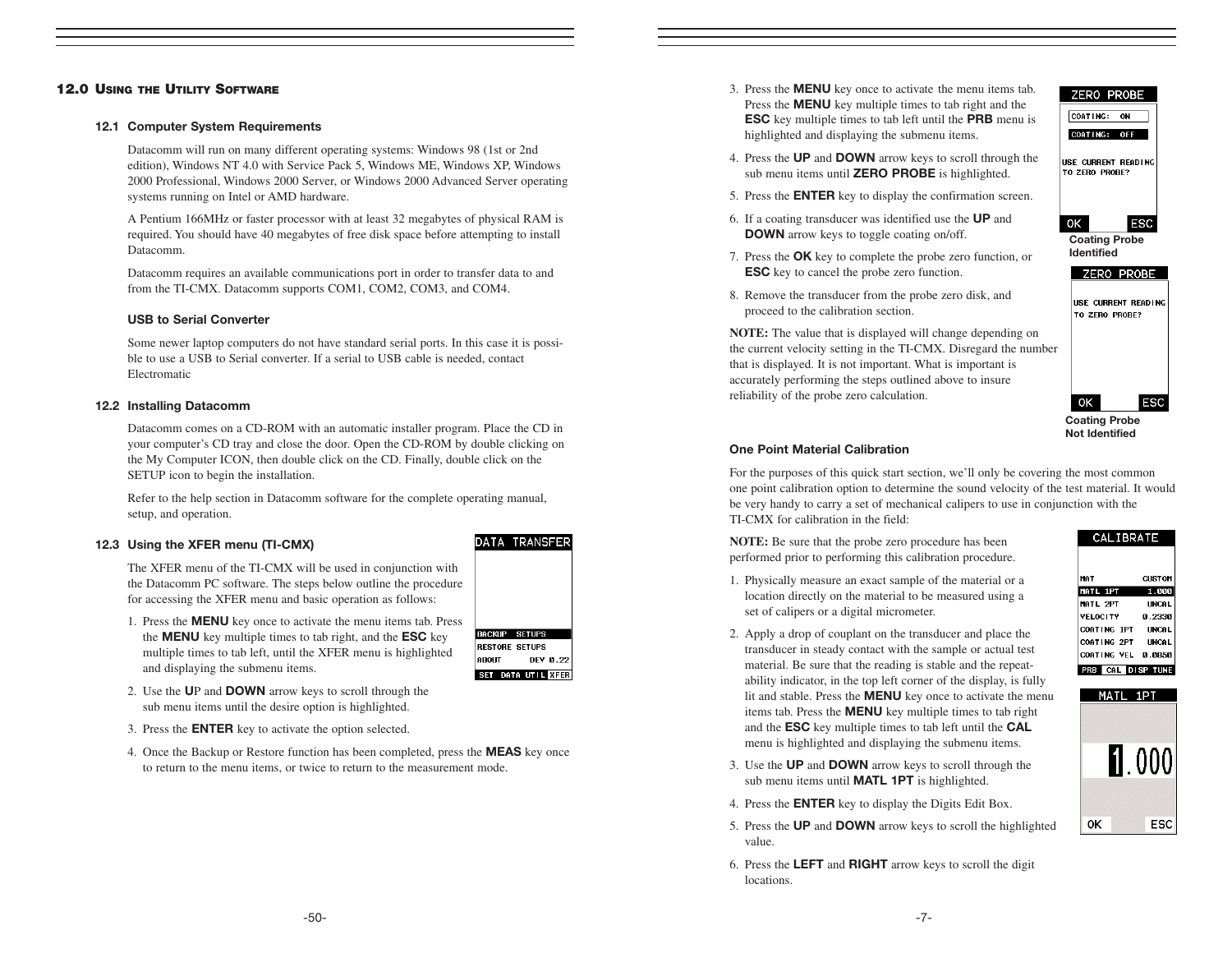- 7. Repeat steps 5 & 6 until the known thickness value is correctly displayed.
- 8. Press the **OK** key to calculate the velocity and return to the menu screen, or ESC to cancel the one point calibration.
- 9. Finally, press the **MEAS** key to return to the measurement screen and begin taking readings.

**NOTE:** CHECK YOUR CALIBRATION! Place the transducer back on the calibration point. The thickness reading should now match the known thickness. If the thickness is not correct, repeat the steps above.

#### 2.5 Coating Calibration

The TI-CMX has been preset to a default coating velocity of 0.0850 in/µsec (2159 m/sec). This will be very close to the most common coating material velocities used in the field. If the velocity of the coating is known, and different than the above default setting, the user can simply enter the coating velocity into the TI-CMX. However, if the velocity is unknown, the TI-CMX can also be calibrated to a specific coating sample/type using the 1pt calibration option in PECT (pulse-echo coating) mode, or a two point calibration is CT (coating only) mode. For the purpose of this quick start section only the 1pt option PECT (pulse-echo coating) mode will be covered. Refer to the calibration section of the manual for a complete explanation on the coating calibration options. The following steps below outline the necessary steps to either set the velocity of the coating, or perform a one point calibration to calculate the coating velocity:

#### Known Coating Velocity

If the coating velocity is known, the user may wish to simply enter the velocity number into the TI-CMX, rather than have the TI-CMX calculate the velocity value using a known thickness on a coating sample. The steps for entering the velocity are outlined below:

- 1. Press the MENU key once to activate the menu items tab. Press the **MENU** key multiple times to tab right and the ESC key multiple times to tab left until the CAL menu is highlighted and displaying the submenu items.
- 2. Use the UP and DOWN arrow keys to scroll through the sub menu items until **COATING VEL** is highlighted.
- 3. Press the ENTER key to display the Digits Edit Box.
- 4. Press the UP and DOWN arrow keys to scroll the highlighted value.
- 5. Press the LEFT and RIGHT arrow keys to scroll the digit locations.
- 6. Repeat steps 4 & 5 until the velocity number is correctly displayed.
- 7. Press the OK key to set the coating velocity and return to the menu screen, or ESC to cancel entering the coating velocity.
- 8. Finally, press the MEAS key to return to the measurement screen and begin taking readings

#### CALIBRATE STEEL (4340) MAT MATL 1PT **UNCAL** MATL 2PT **UNCAL VELOCITY** 0.2330 COATING 1PT **INCAL** COATING VEL 0.0850 PRB CAL DISP TUNE

11.5 Using the Default Setup

The default setup feature was added to the CMX to use, as a last resort, if there are no setups stored in the gauge –factory or otherwise. The only time this might possibly occur is if the setup file in the CMX was somehow corrupted, and the user does not have access to a computer to re-load the factory setups back into the CMX. This gives the user the ability to load and modify a basic setup as follows:

1. Press the MENU key once to activate the menu items tab. Press the MENU key multiple times to tab right and the ESC key multiple times to tab left until the SETUP menu is highlighted and displaying the submenu items.



2. Use the UP and DOWN arrow keys to scroll through the sub menu items until **DEFAULT SETUP** is highlighted.

#### 11.6 Selecting a Language

The CMX is equipped with a language option. Currently, the only languages supported are English, Spanish, and German. The steps to select one of these languages are outlined as follows:

- 1. Press the MENU key once to activate the menu items tab. Press the MENU key multiple times to tab right and the ESC key multiple times to tab left until the SETUP menu is highlighted and displaying the submenu items.
- 2. Use the UP and DOWN arrow keys to scroll through the sub menu items until **LANGUAGE** is highlighted.
- 3. Press the LEFT and RIGHT arrow keys to toggle the language options.
- key to return to the measurement screen.

## SETUP OPTIONS **OPEN** SAVE DELETE **DEFAULT SETUP**

LANGUAGE ENGLISH SET DATA UTIL XFER

4. Once the desired language is displayed, press the MEAS

-8-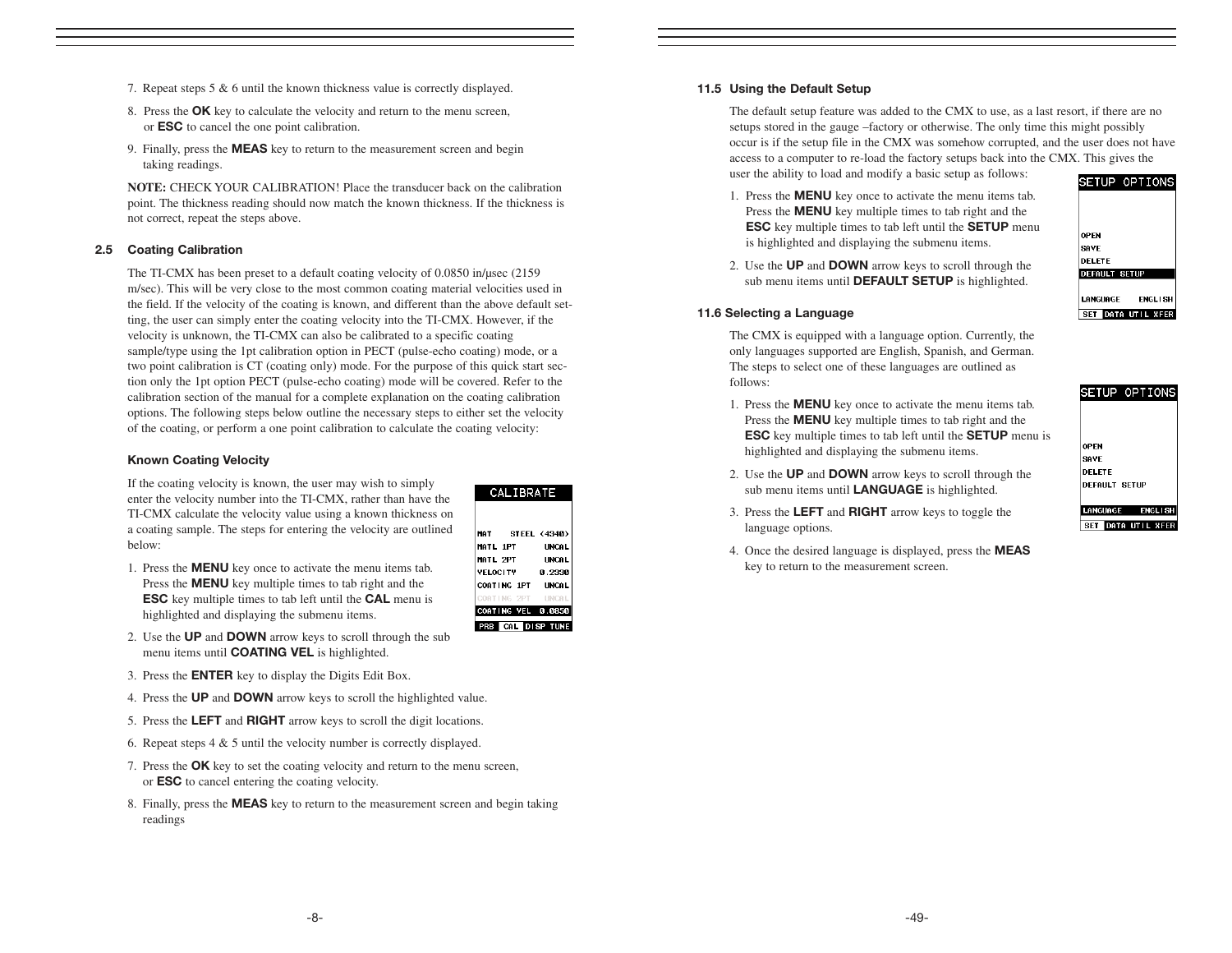- 11. Use the UP and DOWN arrow keys to scroll through the setups until the target location to save the Setup is highlighted.
- 12. Press the OK key to activate the confirmation screen.
- 13. Press the OK key to save the Setup, or ESC to cancel saving the Setup.



**LOAD SETUP 1. EXAMPLE OF SETUP** 

14. Finally, press the MEAS key to return to the measurement screen.

**NOTE:** The Name and Comments of the Setup can be edited at any time by simply repeating the Save Setup routine described above. Therefore, the Save Setup function can also be considered an Edit Function.

#### 11.4 Deleting a Saved Setup

This option allows a user to delete setup files that were previously saved and no longer needed. It's a simple feature to allow the user to do a bit of SETUP OPTIONS "house cleaning".

**DELETE THE SELECTED** 

2

**ESC** 

- 1. Press the MENU key once to activate the menu items tab. Press the MENU key multiple times to tab right and the ESC key multiple times to tab left until the SETUP menu is highlighted and displaying the submenu items.
- 2. Use the UP and DOWN arrow keys to scroll through the sub menu items until **DELETE** is highlighted.
- 3. Press the ENTER key to display the Setups List.
- 4. Press the UP and DOWN arrow keys to scroll to the Setup Name.
- 5. When the Setup Name is highlighted, press the ENTER key to display the confirmation **CONFIRM** 
	- screen.
- 6. Press the OK key to delete the Setup File.
- 7. Finally, press the MEAS key to return to the measurement screen.



OPEN

SAVE **DELETE DEFAULT SETUP** LANGUAGE

**ENGLISH** SET DATA UTIL XFER

#### Known Coating Thickness

When the exact velocity of a coating is unknown, the user has the option of performing a one point calibration on a sample of the coating with a known thickness to determine the sound velocity. It would be very handy to carry a set of mechanical calipers to use in conjunction with the TI-CMX for calibration in the field:



| <b>MAT</b><br><b>STEEL (4340)</b> |              |
|-----------------------------------|--------------|
| <b>MATL 1PT</b>                   | <b>UNCAL</b> |
| MATL 2PT                          | <b>UNCAL</b> |
| VFLOCITY                          | 0.2330       |
| COATING 1PT                       | <b>UNCAL</b> |
| COATING 2PT                       | <b>UNCAL</b> |
| COATING VEL 0.0850                |              |
| <b>CAL DISP TUNE</b>              |              |

1. Physically measure a location on a coating sample using a set of calipers or a digital micrometer.

**IMPORTANT NOTE:** In PECT (pulse-echo coating) mode, the coating sample must be coupled to metal in order to calibrate successfully. Simply place a drop of couplant on a piece of metal, lay the coating sample over the couplant on the metal and proceed to step 2.

- 2. Apply a drop of couplant on the transducer and place the transducer in steady contact with the coating (on metal) sample or actual test material. Be sure that the reading is stable and the repeatability indicator, in the top left corner of the display, is fully lit and stable. Press the MENU key once to activate the menu items tab. Press the MENU key multiple times to tab right and the ESC key multiple times to tab left until the CAL menu is highlighted and displaying the sub menu items.
- 3. Use the UP and DOWN arrow keys to scroll through the sub menu items until **COATING 1PT** is highlighted.

4. Press the ENTER key to display the Digits Edit Box. 5. Press the UP and DOWN arrow keys to scroll the

highlighted value.

locations.



7. Repeat steps 5 & 6 until the known thickness value is correctly displayed.

6. Press the LEFT and RIGHT arrow keys to scroll the digit

- 8. Press the **OK** key to calculate the coating velocity and return to the menu screen, or ESC to cancel the one point calibration.
- 9. Finally, press the MEAS key to return to the measurement screen and begin taking readings.

**NOTE**: CHECK YOUR CALIBRATION! Place the transducer back on the calibration point. The coating thickness reading should now match the known coating thickness sample. If the thickness is not correct, repeat the steps above.

#### 2.6 Measure

The TI-CMX is now ready to measure. There are two different measurement view options, each with a specific purpose – Digits & B-Scan. The steps below outline how to toggle between the different view mode options:

2 OK **ESC** 

0K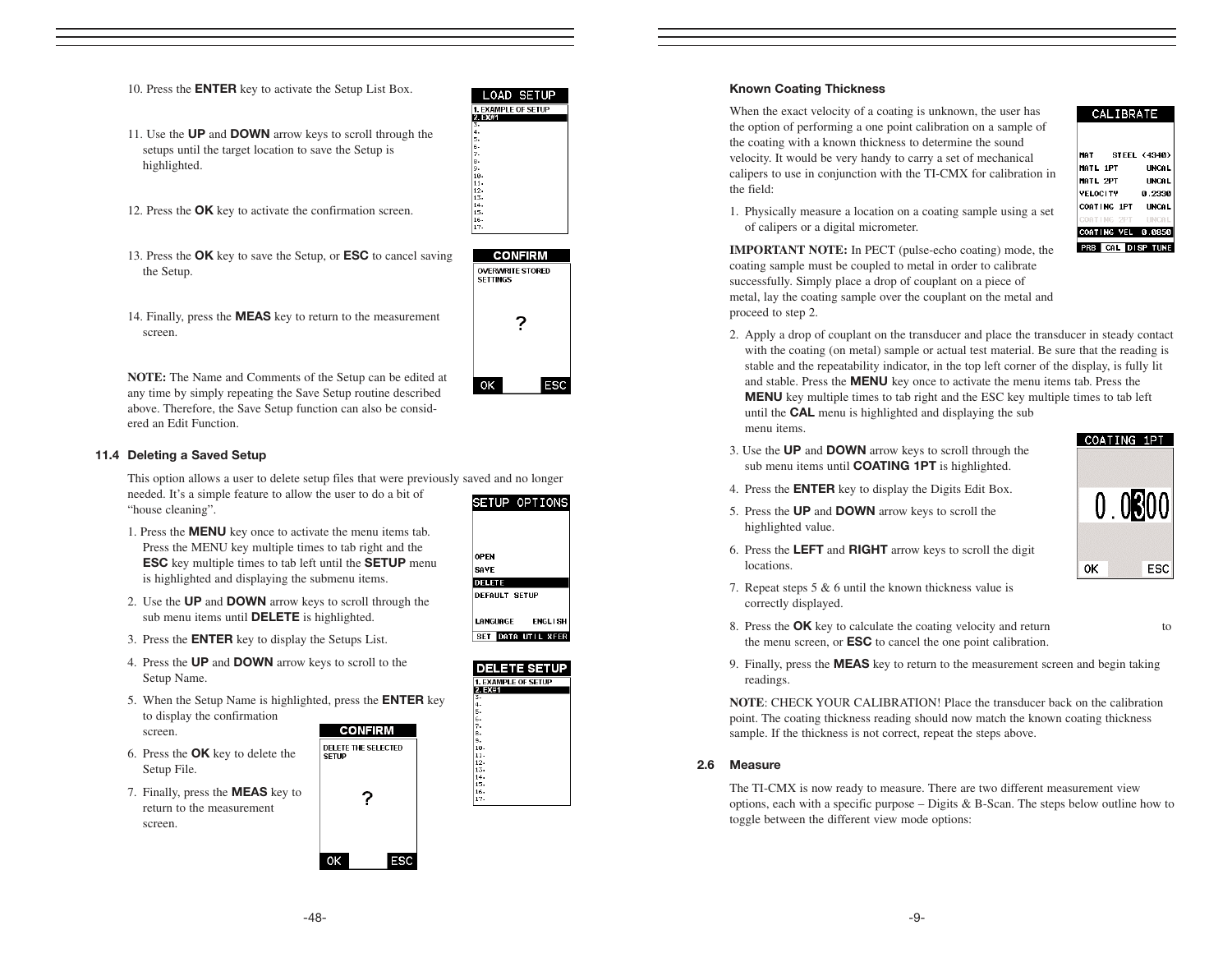#### Selecting the Measurement View Option

- 1. Press the MEU key once to activate the menu items tab. Press the MENU key multiple times to tab right and the ESC key multiple times to tab left until the **DISP** menu is highlighted and displaying the sub menu items.
- 2. Use the UP and DOWN arrow keys to scroll through the sub menu items until **VIEW** is high lighted.

| EW               | <b>DIGITS</b> |
|------------------|---------------|
| R-START          | 0.000         |
| <b>R-DFPTH</b>   | 1.000         |
| <b>INITS</b>     | IN            |
| <b>BACKLIGHT</b> | OFF           |
| <b>CONTRAST</b>  | 10            |

OFT BIODLAY

- 3. Use the LEFT and RIGHT arrow keys to scroll the view options.
- 4. Once the view is displayed, press the **MEAS** key to return to measurement mode.

**DIGITS:** Displays the digital thickness value using a large font size. This view is useful when the TI-CMX is being used as a basic thickness gauge.

**B-SCAN:** The Time Based B-Scan provides the user with a cross sectional view of the material being tested. This mode is useful when there is concern regarding the profile of the blind surface. This can also be a useful view when

SET DISPLAY

 $\circ$ 

scanning for pits and flaws.

Once the view has been selected according to the application requirements, the B-START and B-DEPTH of the screen will potentially need to be adjusted if the view has been set to B-SCAN. Use the following steps to adjust these as follows: B-ST/ **B-DEP** 

|                |                                                  | u: 8. 2330 IN |
|----------------|--------------------------------------------------|---------------|
|                | COAT                                             | SCAN ALAR MED |
|                | THK.                                             | 0.200         |
|                | COAT:                                            | 0.035         |
|                | MIN:                                             | 0.200         |
| <b>B-START</b> | MAX.                                             | 0.200         |
|                | <b>B-SCAN</b>                                    |               |
| 3-DEPTH        | 0.00<br>0.20<br>ค. 40<br>0.60<br>0. SP<br>1 - 00 |               |
|                | 0.20<br>0.40                                     | 0.60<br>0.80  |
| <b>B-STAR</b>  | R-DEP.                                           |               |

SET DISPLAY

#### Adjusting B-START and B-DEPTH

- 1. Press the MENU key once to activate the menu items tab. Press the MENU key multiple times to tab right and the ESC key multiple times to tab left until the DISP menu is highlighted and displaying the submenu items.
- 2. Use the UP and DOWN arrow keys to scroll through the sub menu items until B-START or B-DEPTH is highlighted.
- 3. Use the LEFT or RIGHT arrow keys to increase/decrease the start or depth values in coarse increments/decrements.
- 4. Repeat steps 2 & 3 until the range is correctly being displayed.

| <b>VIEW</b>      | <b>DIGITS</b> |
|------------------|---------------|
| <b>B-START</b>   | 0.000         |
| <b>B-DEPTH</b>   | 1.000         |
| UNITS            | IN            |
| <b>BACKLIGHT</b> | OFF           |
| <b>CONTRAST</b>  | 10            |
| PRB              | CAL DISP TUNE |



#### 11.3 Saving a Setup

List Box.

Once the TI-CMX parameters and features have be adjusted for an application, the user may elect to save these setting to a specific setup location for future use. This can potentially save time and reduce error between users.

It is sometimes necessary to rename a previously saved setup, or add additional comments about a particular setup. The setup name may have been entered incorrectly, or the user needs to use the setup for a completely different project. An inspector's name or other comments about the project may also be required for additional documentation purposes. The following procedures outline the necessary steps for saving and editing a setup: SETUP OPTIONS

- 1. Press the MENU key once to activate the menu items tab. Press the MENU key multiple times to tab right and the ESC key multiple times to tab left until the SETUP menu is highlighted and displaying the submenu items.
	- **OPEN** SAVE DELETE **DEFAULT SETUP**
- 2. Use the UP and DOWN arrow keys to scroll through the sub menu items until SAVE is highlighted.

3. Press the ENTER key to display the Save Setup Parameters

**LANGUAGE ENGLISH** SET DATA UTIL XFER

SAVE SETUP NAME: EX#1

SAVE SETUP NAME: EX#1<br>NOTE: INSP#99

**SAVE SETUP** 

NOTE: INSP#99

- SAVE SETUP NAME: EX#1 NOTE-
- 4. Press the UP and DOWN arrow keys to scroll the Name and Note
- 5. When the parameter to edit is highlighted, press the ENTER key to activate the Alpha Edit Box.
- 6. Use the UP, DOWN, LEFT, and RIGHT arrow keys to scroll through the characters, the ENTER key to select characters, and the CLR key to backspace through the characters, until the Name or Note fields have been edited.
- 7. Press the OK key to return to the Save Setup Parameters List Box.
- 8. If both parameters will be edited, repeat steps  $4 - 7$ .



9. Use the UP and DOWN arrow keys to scroll to and highlight SAVE SETUP.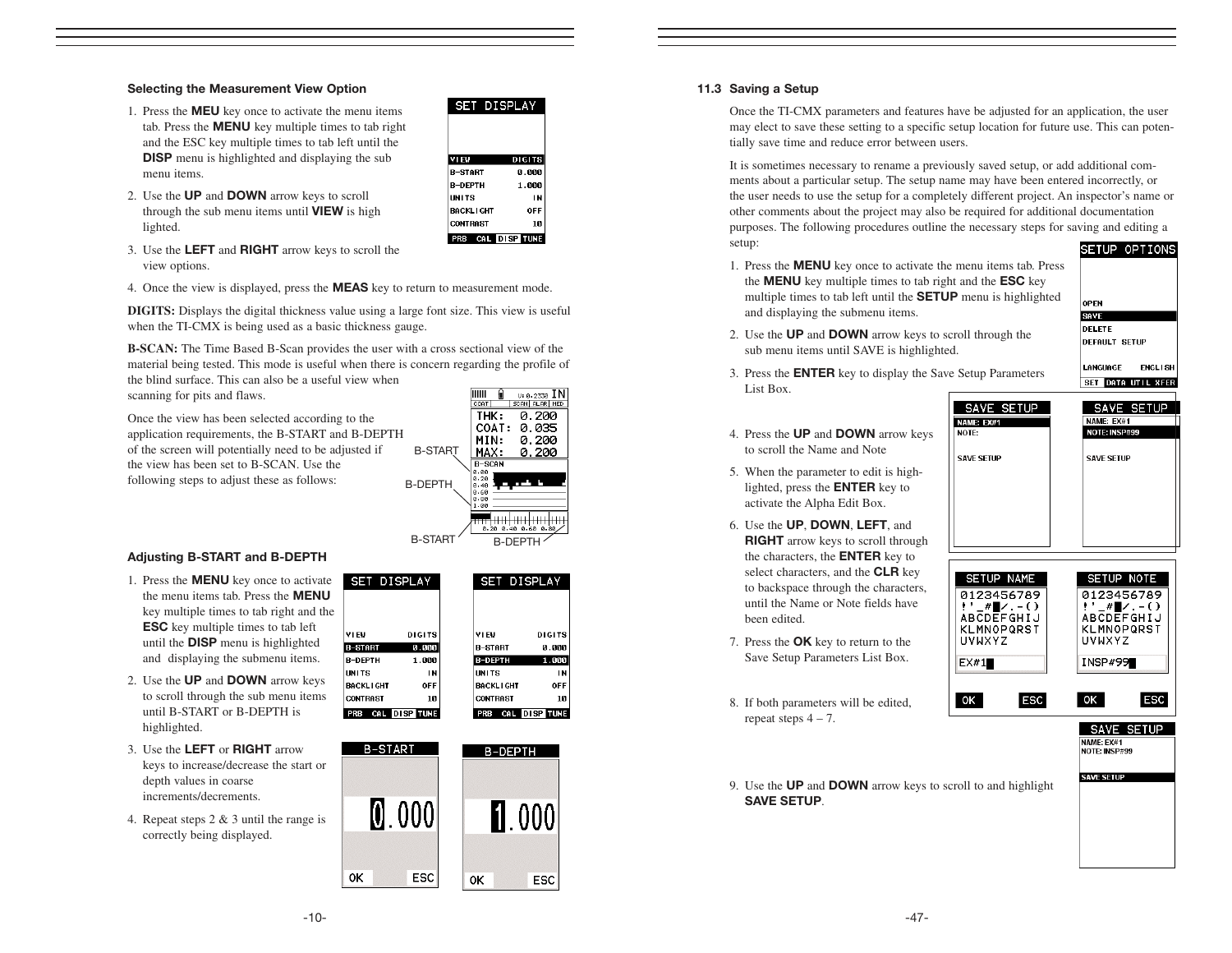#### 11.0 SETUPS, CREATE, STORE, EDIT & RECALL

#### 11.1 Introduction to Setups

Often times, users are faced with a variety of tasks and applications that are sometimes similar, but often times very different. With a standard thickness gauge, the user would have to recalibrate for each individual application respectively. With all the features of the TI-CMX, the number of potential applications also increases based on ability alone. This is primarily in reference to the addition of those very difficult applications, where a standard thickness gauge would not be feasible, or capable of accomplishing the tasks.

The increased number of features and parameters also adds to the overall setup time, or amount of time to set up marginal applications with perfection and understanding. Because of the additional time involved, the TI-CMX has been equipped with the ability to save these setups to memory and be recalled at any time. The TI-CMX can store up to 64 custom setups. These setups can be bi-directionally transferred to and from a PC. Therefore, the user can save as many setups as necessary for all their individual applications requirements. This saves a great deal of time and knowledge for future inspections of the same job or project. This feature also eliminates error between two or more users during the setup and calibration process.

#### 11.2 Opening a Setup

Once user setups are saved (refer to Section 11.3, p. 47), they are opened (recalled for use) using the following procedure. Please make sure that the correct probe is connected and matches the probe selection stored in this setup.

> **CONFIRM OVERWRITE STORED SETTINGS**

> > ?

**ESC** 

 $OK$ 

- 1. Press the MENU key once to activate the menu items tab. Press the **MENU** key multiple times to tab right and the ESC key multiple times to tab left until the SETUP menu is highlighted and displaying the submenu items.
- 2. Use the UP and DOWN arrow keys to scroll through the sub menu items until **OPEN** is highlighted.
- 3. Press the ENTER key to display the Setup List Box.
- 4. Use the UP and DOWN arrow keys to scroll through the setups until the target setup is highlighted.
- 5. Press the ENTER key to activate the confirmation screen.
- 6. Press the OK key to load the setup from memory.
- 7. Press the MEAS key to return to the measure screen.



SETUP OPTIONS

Alternatively, the B-START and B-DEPTH values can be changed using the Digit Edit Box as follows:

- 1. Use the UP and DOWN arrow keys to scroll through the sub menu items until B-START or B-DEPTH is highlighted.
- 2. Press the ENTER key to display the digits edit box.
- 3. Press the UP and DOWN arrow keys to scroll the highlighted value.
- 4. Press the LEFT and RIGHT arrow keys to scroll the digit locations.
- 5. Repeat steps 3 & 4 until the B-START or B-DEPTH value is correctly displayed.



6. Press the OK key to set the B-START or B-DEPTH value and return to the DISP menu, or **ESC** to cancel entering the B-START or B-DEPTH value.

**NOTE:** The adjusted value will appear next to the B-START or B-DEPTH menu labels.

7. Finally, press the MEAS key to return to the measurement screen and begin taking

readings. In the upper left corner of each of the display photosat the right, is the repeatability indicator. The repeatability indicator is represented by six vertical bars and represents how repeatable the measurements are. In regular measurement mode, the TI-CMX



makes eight measurements

a second. In scan mode, the TI-CMX makes 200 measurements a second. If the coating mode option is activated, the TI-CMX makes three measurements a second in regular measurement mode and 65 measurements a second in scan mode. When the TI-CMX is idle, only the left vertical bar and the underline will be displayed. However, when the TI-CMX is making a measurement, five or six of the bars should be displayed on the repeatability indicator. If fewer than five bars are showing, the TI-CMX is having difficulty achieving a stable measurement and the thickness value displayed is potentially unstable.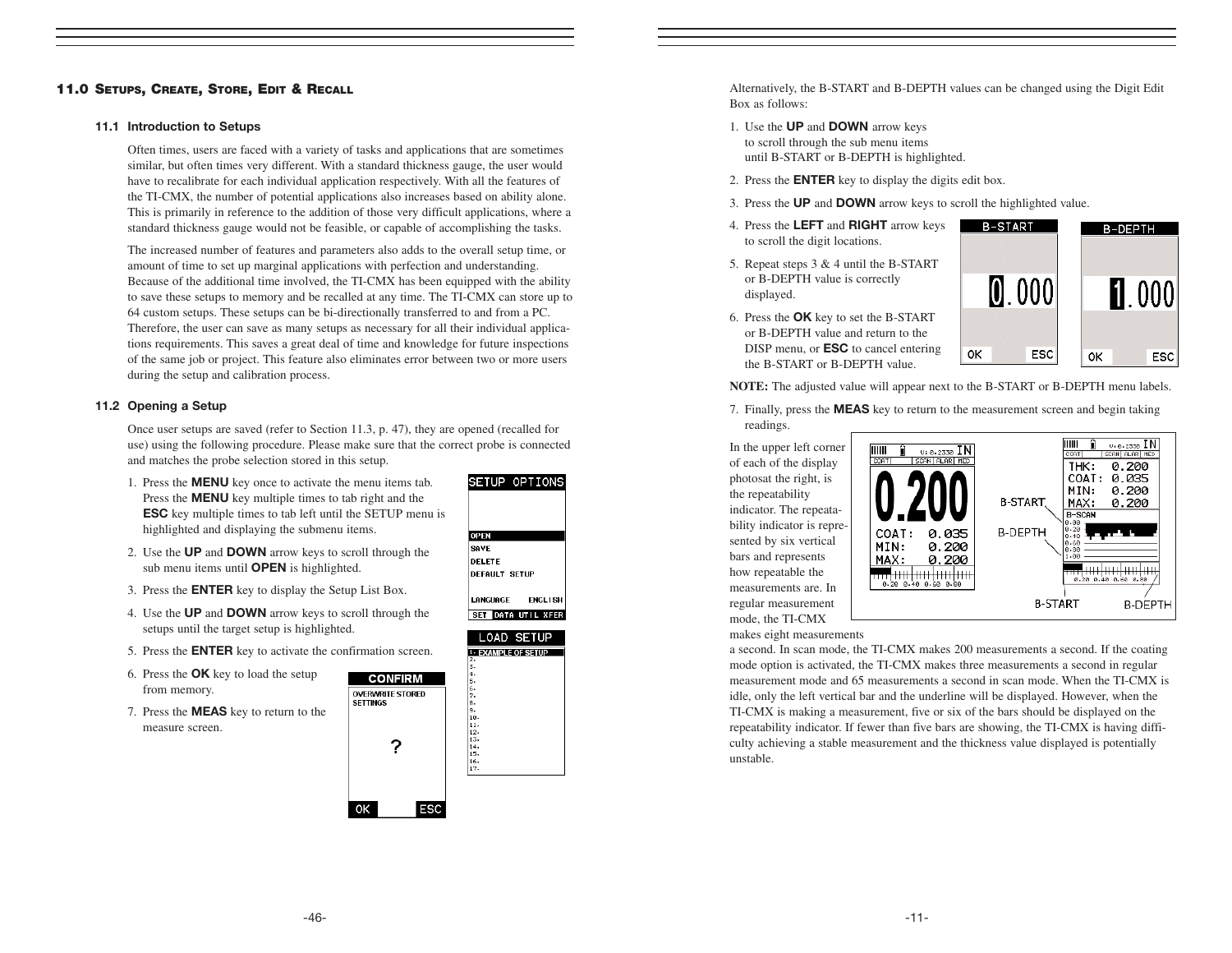#### 3.0 KEYBOARD, MENU & CONNECTOR REFERENCE

#### 3.1 Menu Key (Operation & Sub Menus )

The Menu key activates the primary menu MENU structure containing 8 menu tab groups. These tab groups then contain sub menu items, or functions. The sub menu items have been organized in tab groups according to how closely they are related to the individual tab group names. Let's first get familiar with how to move around in these tabs before continuing on to the sub menu functions. This procedure is outlined below:

| <b>MENU</b>   | <b>CLR</b> | MEAS      |
|---------------|------------|-----------|
| OK            |            | ESC       |
|               | E          |           |
| MULTI<br>MODE |            | ON<br>OFF |

#### Activating and Getting Around in the Menu Items

1. Press the MENU key once to activate the menu items tab. Press the **MENU** key multiple times to tab right, and the ESC key multiple times to tab left until the desired tab group is highlighted and displaying the submenu items. The tab groups are illustrated above (A).

Now that you're familiar with activating and moving amongst the tab groups, let's have a look at how to move around in the sub menu items as follows:

#### Getting Around in the Sub Menu Items

- 1. Use the UP and DOWN arrow keys to scroll through the sub menu items until the desired function is highlighted. The sub menu items are illustrated in the diagram above (B).
- 2. Depending on which function is highlighted, use the **LEFT, RIGHT**, and ENTER keys to scroll the options or activate the Digit Edit and List Box options.

#### 3.2 Probe – Menu

**ZERO PROBE:** The TI-CMX is zeroed in much the same way that a mechanical micrometer is zeroed. If the TI-CMX is not zeroed correctly, all of the measurements made using the TI-CMX may be in error by some fixed value. The TI-CMX



is equipped with an optional automatic or manual zero feature. Refer to the section 6.3, for an explanation of this important procedure.

**TYPE:** Enables the user to select the type of transducer being used from a chart of transducer types. This provides increased linearity between transducers. Refer to section 6.1 for a further explanation.

#### 3.3 CAL – Menu

**MAT:** Select the material velocity from a chart of basic material types when a known sample thickness, or material velocity cannot be obtained. Refer to section 9.3 for further info.

**MATL 1PT:** Performs a single point calibration. This option allows the user to automatically calculate the velocity by entering a known sample thickness. Refer to section 9.3 for further info.

|                 |             | MAT STEEL (4340)     |
|-----------------|-------------|----------------------|
| <b>MATL 1PT</b> |             | <b>UNCAL</b>         |
| <b>MATL 2PT</b> |             | <b>UNCAL</b>         |
| <b>VELOCITY</b> |             | 0.2330               |
|                 | COATING 1PT | 0.030                |
|                 | COATING 2PT | <b>IINCAL</b>        |
|                 |             | COATING VEL 0.0700   |
|                 |             | <b>CAL DISP TUNE</b> |

- 3. Press the LEFT and RIGHT arrow keys to scroll the digit locations.
- 4. Repeat steps 2 & 3 until the DIFFERENTIAL value is correctly displayed.
- 5. Press the OK key to set the DIFFERENTIAL value and return to the menu screen.
- 6. Finally, press the MEAS key to return to the measurement screen and begin taking readings.



A - PRB CAL DISP TUNE

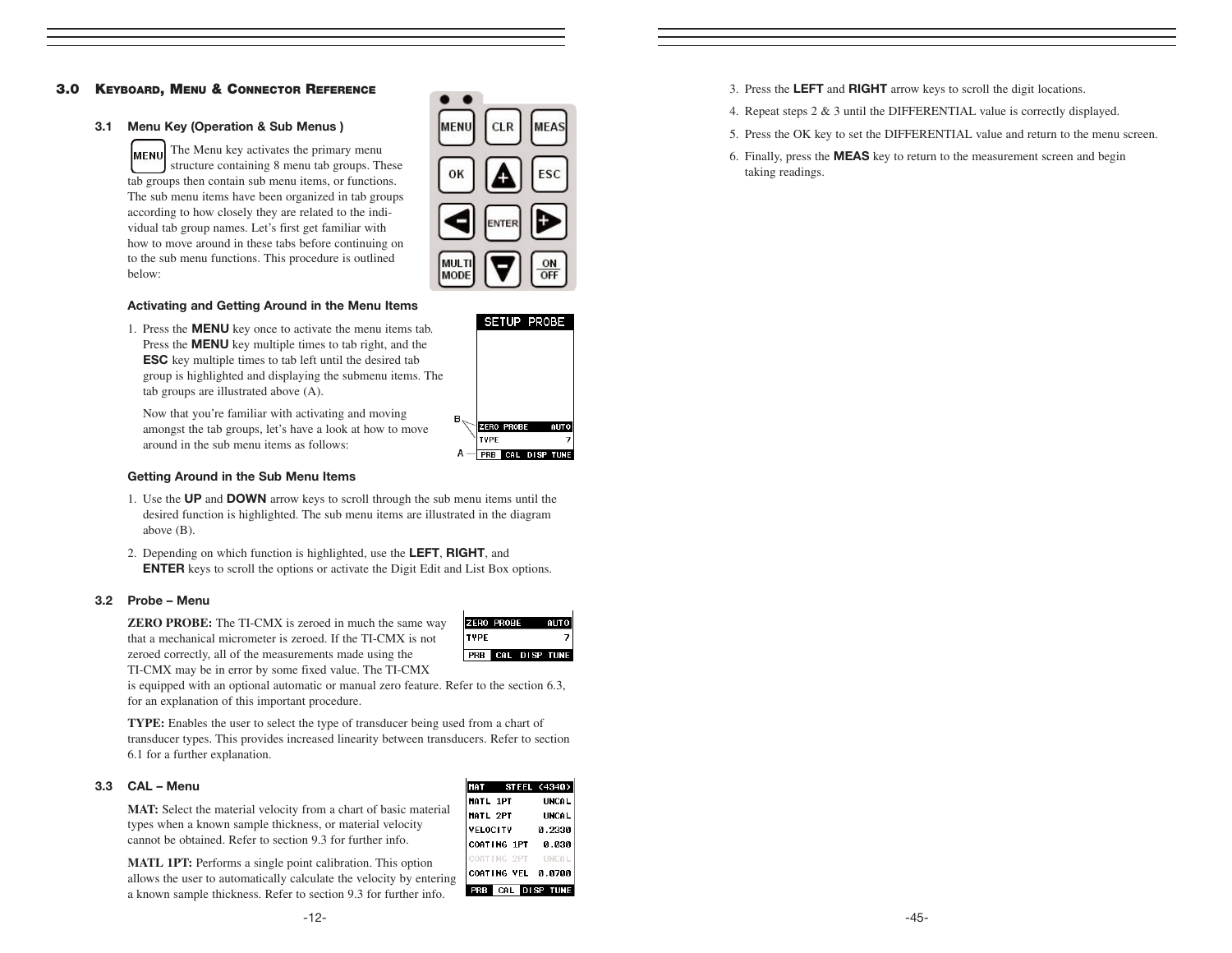#### Setting the Alarm Low Limit

- 1. Assuming the ALARM is ON, use the UP and DOWN arrow keys to scroll through the sub menu items until ALARM LOW is highlighted.
- 2. Press the LEFT and RIGHT arrow keys to scroll the value. When the correct alarm value is being displayed, proceed to step 7.
- 3. Alternatively, press the ENTER key to display the Digits Edit Box.
- 4. Press the UP and DOWN arrow keys to scroll the highlighted value.
- 5. Press the LEFT and RIGHT arrow keys to scroll the digit **locations**
- 6. Repeat steps  $4 \& 5$  until the **ALARM LOW** value is correctly displayed.
- 7. If only one limit will be used, press the MEAS key to return to the measurement screen and begin taking readings. Otherwise, continue on to set the ALARM HIGH limit.

#### 10.3 Differential Mode

The Differential Mode of the TI-CMX provides the user with the ability to set a nominal value, according to what the expected thickness should be, and measure the +/- difference from the nominal value entered. This feature is typically used in QA incoming inspections on pipes, plate stock, coils, etc. The steps below outline how to enable and enter the nominal value to use this feature:

#### Toggle Differential (on/off)

- 1. Press the MENU key once to activate the menu items tab. Press the **MENU** key multiple times to tab right, and the ESC key multiple times to tab left, until the UTIL menu is highlighted and displaying the submenu items.
- 2. Use the UP and DOWN arrow keys to scroll through the sub menu items until **DIFFERENTIAL** is highlighted.
- 3. Use the LEFT and RIGHT arrow keys to toggle the DIFFERENTIAL on. A value will appear to the right of DIFFERENTIAL.
- 4. Continue on to the next section "Setting the Differential Value".

#### Setting the Differential Value

- 1. Assuming DIFFERENTIAL has been enabled and a value is being displayed to the right of the DIFFERENTIAL label, press the ENTER key to display the Digits Edit Box.
- 2. Press the UP and DOWN arrow keys to scroll the highlighted value.

| SCAN MODE             | OFF   |
|-----------------------|-------|
| ALARM                 | ON    |
|                       |       |
| ALARM HIGH            | 0.700 |
| ALARM LOW             | 0.210 |
|                       |       |
| DIFFERENTIAL 0.250    |       |
|                       |       |
| DATA UTIL XFER<br>SET |       |
|                       |       |





**ESC** 

0K

#### **MATL 2PT:** Performs a two-point calibration. This option allows the user to automatically calculate the velocity by entering a second known sample thickness. Refer to section 6.3 for further info.

**VELOCITY:** Function is to calibrate the TI-CMX by setting the velocity to a known material velocity. Refer to section 6.3 for further info.

**COATING 1PT:** Performs a single point coating calibration. This option allows the user to automatically calculate the velocity by measuring a known coating sample thickness. Refer to section 9.5 for further info.

**COATING 2PT:** Performs a two-point coating calibration. This option allows the user to automatically calculate the velocity by entering a second known coating sample thickness. Refer to section 9.5 for further info.

**COATING VEL:** Function to calibrate the TI-CMX to a specific coating material type by entering a coating velocity. Refer to section 9.3 for further info.

#### 3.4 DISP (display) – Menu

**VIEW:** Selectable B-SCAN (cross section), and DIGITS (large digits) views. Refer to section 7.1 for further info.

**B-START:** Provides the user the ability to change the start position of the B-SCAN view. Refer to section 7.3 for further info.

**MAT STEEL (4340)** MATL 1PT **UNCAL** MATL 2PT **UNCAL VELOCITY** 0.2330 COATING 1PT 0.030 COATING 2PT **UNCA** COATING VEL 0.0700 PRB CAL DISP TUNE

**B-DEPTH:** Provides the user the ability to change the overall depth of the viewable measurement area. It functions a lot like a zoom on a camera. Refer to section 7.3 for further info.

**UNITS:** Toggle between English or Metric units. The readout will change from inches to millimeters.

**BACKLIGHT:** Selectable OFF, ON, AUTO, or INVERT backlight option.

C**ONTRAST:** Adjustable display contrast for variable light conditions.

#### 3.5 TUNE – Menu

**MEASURE MODE:** Toggles a variety of unique measurement modes for different application requirements. Refer to section 11.2 for further info.

|             | MEASURE MODE |               | PECT |
|-------------|--------------|---------------|------|
| <b>GAIN</b> |              |               | MED  |
| PRB         |              | CAL DISP TUNE |      |

GAIN: A 5 position gain switch in 2 db increments from 40 to 50 dB. Increase for better penetration or punch, and decrease to eliminate unwanted noise or better resolution. Refer to section 11.2 for further info.

#### 3.6 SETUP – Menu

**OPEN:** Displays a list of factory and user defined setups currently stored in memory. These setups can be recalled and used at any time. Refer to section 11.2 for further info.

**SAVE:** Provides the user with the ability to save a custom setup that has been modified or created by the user. Refer to section 11.2 for further info.

**DELETE:** Provides the user with the ability to delete specific setups previously save in memory. Refer to section 11.2 for further info.



 $\mathbf{0}$ . 200 0K ESC

ON

ON

0.700

 $0.200$ 

OFF

**UTILITIES** 

SCAN MODE

ALARM HIGH

**ALARM LOW** 

**DIFFERENTIAL** 

SET DATA UTTL XFER ALARM LOW

ALARM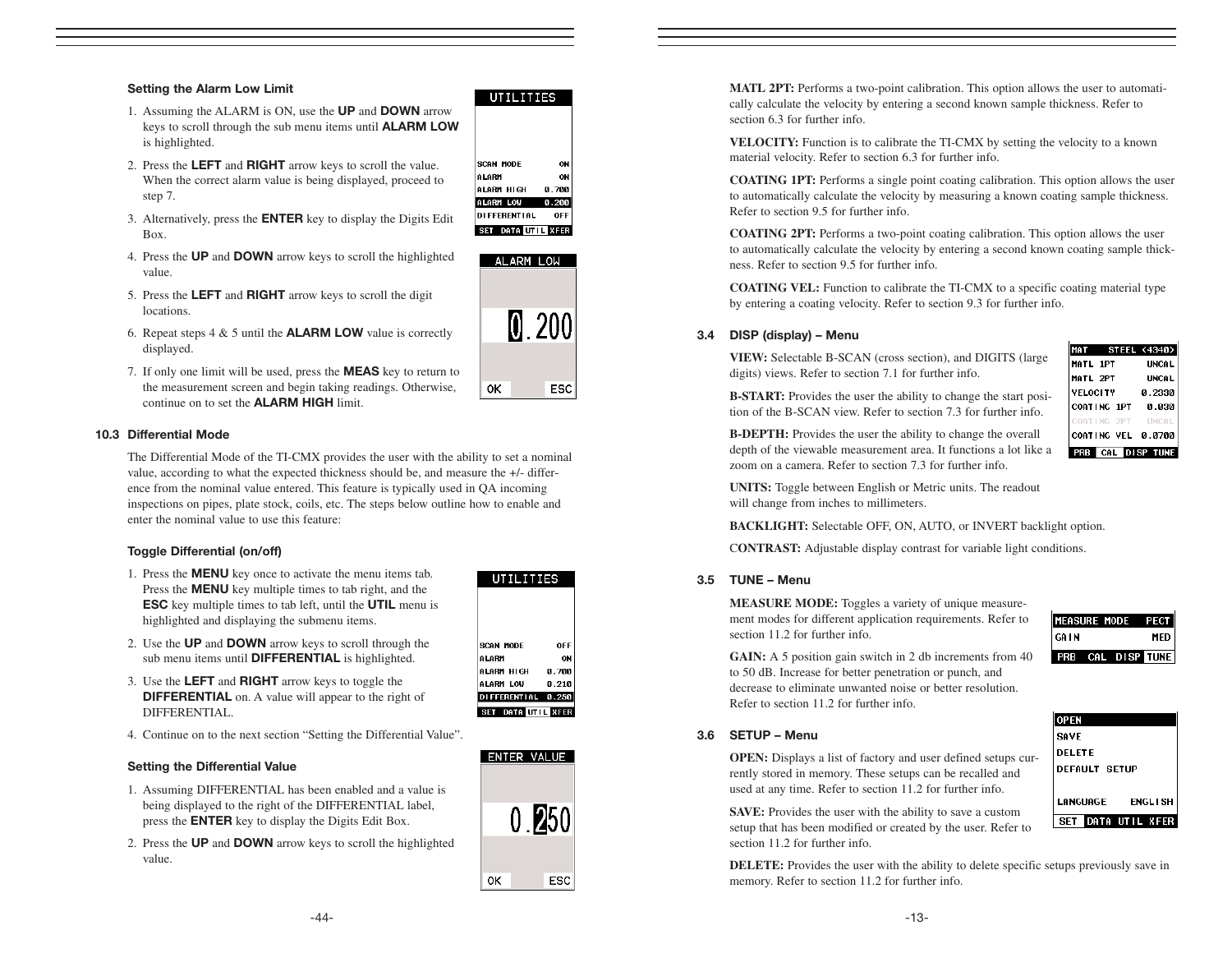**DEFAULT SETUP:** Loads a basic default setup. Use only as a last resort when the setups in the TI-CMX have been corrupted and a computer is not accessible. Refer to section 11.4 for further info.

**LANGUAGE:** Provides the user the ability to select different languages for the TI-CMX. Refer to section 11.4 for further info.

#### 3.7 UTIL (utilities) – Menu

**SCAN MODE:** This function enables a hi speed scan mode that increases the overall sample rate from 65 to 200 measurements per second, depending on the current measurement mode used. Refer to section 10.2 for further info.

| <b>OFF</b>         |
|--------------------|
| <b>OFF</b>         |
| 0.700              |
| и                  |
| 0FF                |
| SET DATA UTIL XFER |

**ALARM:** Toggles alarm mode on, off, or audible. Refer to section 10.3 for further info.

**ALARM HIGH:** Gives the user the ability to set the HI limit parameter. If the measurement exceeds this value, a red light will illuminate and sound the internal beeper. Refer to section 10.1 for further info.

**ALARM LOW:** Gives the user the ability to set the LO limit parameter. If the measurement falls below this value, a red light will illuminate and sound the internal beeper. Refer to section 11.4 for further info.

**DIFFERENTIAL:** Gives the user the ability to set a nominal value and the TI-CMX will display  $\pm$  the difference from the nominal value entered. Refer to section 10.2 for further info.

#### 3.8 XFER (transfer) – Menu

**BACKUP SETUPS:** Enables the user the ability to backup the setups currently stored in the TI-CMX to a PC via RS232 port. Refer the help section of the TI-CMX Datacomm software for a complete electronic manual.

|                       | <b>BACKUP SETUPS</b> |  |                    |
|-----------------------|----------------------|--|--------------------|
| <b>RESTORE SETUPS</b> |                      |  |                    |
| <b>ABOUT</b>          |                      |  | DEV 0.21           |
|                       |                      |  | SET DATA UTIL KEER |

**RESTORE SETUPS:** Enables the user the ability to restore the setups currently saved on a PC to an TI-CMX via RS232 port. Refer the help section of the TI-CMX Datacomm software for a complete electronic manual.

**ABOUT:** Provides the user with Dakota Ultrasonics contact information and the TI-CMX software version. Refer the Dakota Ultrasonics web site for information on the latest firmware versions available for download.

#### 3.9 CLR (clear) Key



The CLR key is used to backspace when entering alpha characters in various save/name modes.

#### 3.10 MEAS (measurement mode) Key



The **MEAS** key puts the TI-CMX into it's primary mode of operation. In this mode, the user has a complete view of the LCD.

#### 10.0 ADDITIONAL FEATURES OF THE TI-CMX

#### 10.1 High Speed Scan

The High Speed Scan feature of the TI-CMX increases the overall repetition rate to a maximum of 140Hz with a high speed screen refresh rate of 25 times a second. This feature enables a user to make scanned passes over an arbitrary length of the test material, while still maintaining a reasonable representation of thickness over the scanned area or region. This feature can be used in conjunction with High and Low alarm limits features

to dynamically keep track of both values. The feature is typically used to provide a better representation of the area scanned, by taking more readings at a faster rate repetition rate.

The procedure to use the SCAN MODE feature is outlined below:

#### Using the Scan Mode

1. Press the MENU key once to activate the menu items tab. Press the **MENU** key multiple times to tab right and the **ESC** key multiple times to tab left until the UTIL menu is highlighted and displaying the submenu items.

| ON             |
|----------------|
| ON             |
| 0.700          |
| 0.210          |
| OFF            |
| DATA UTIL XFER |

UTILITIES

- 2. Use the UP and DOWN arrow keys to scroll through the sub menu items until SCAN MODE is highlighted.
- 3. Use the LEFT and RIGHT arrow keys to toggle the SCAN MODE on/off.
- 4. Press the MEAS key to return to the measurement screen.

#### 10.2 Alarm Mode

The Alarm Mode feature of the TI-CMX provides the user with a method of setting tolerances, or limits, for a particular application requirement. This feature may be used for a variety of applications to verify the material is within the manufacturer specifications. There are two limits, or alarm values, that can be setup in the TI-CMX – ALARM LOW and ALARM HIGH limits. However, the user may choose to activate and utilize only one of the limit values, depending on their specific application requirements. The procedures to use the ALARM MODE feature are outlined below:

#### Toggle Alarm (on/off)

- 1. Press the MENU key once to activate the menu items tab. Press the MENU key multiple times to tab right, and the ESC key multiple times to tab left, until the UTIL menu is highlighted and displaying the submenu items.
- 2. Use the UP and DOWN arrow keys to scroll through the sub menu items until ALARM is highlighted.
- 3. Use the LEFT and RIGHT arrow keys to toggle the ALARM on/off/audible.
- 4. Continue on to the next section "Setting the Alarm Low Limit".

| <b>SCAN MODE</b>           | ON         |
|----------------------------|------------|
| ALARM                      | ON         |
| ALARM HIGH                 | 0.700      |
| ALARM LOW                  | 0.200      |
| <b>DI FFERENT I AL</b>     | <b>OFF</b> |
| SET DATA <b>UTILI</b> XFER |            |

UTILITIES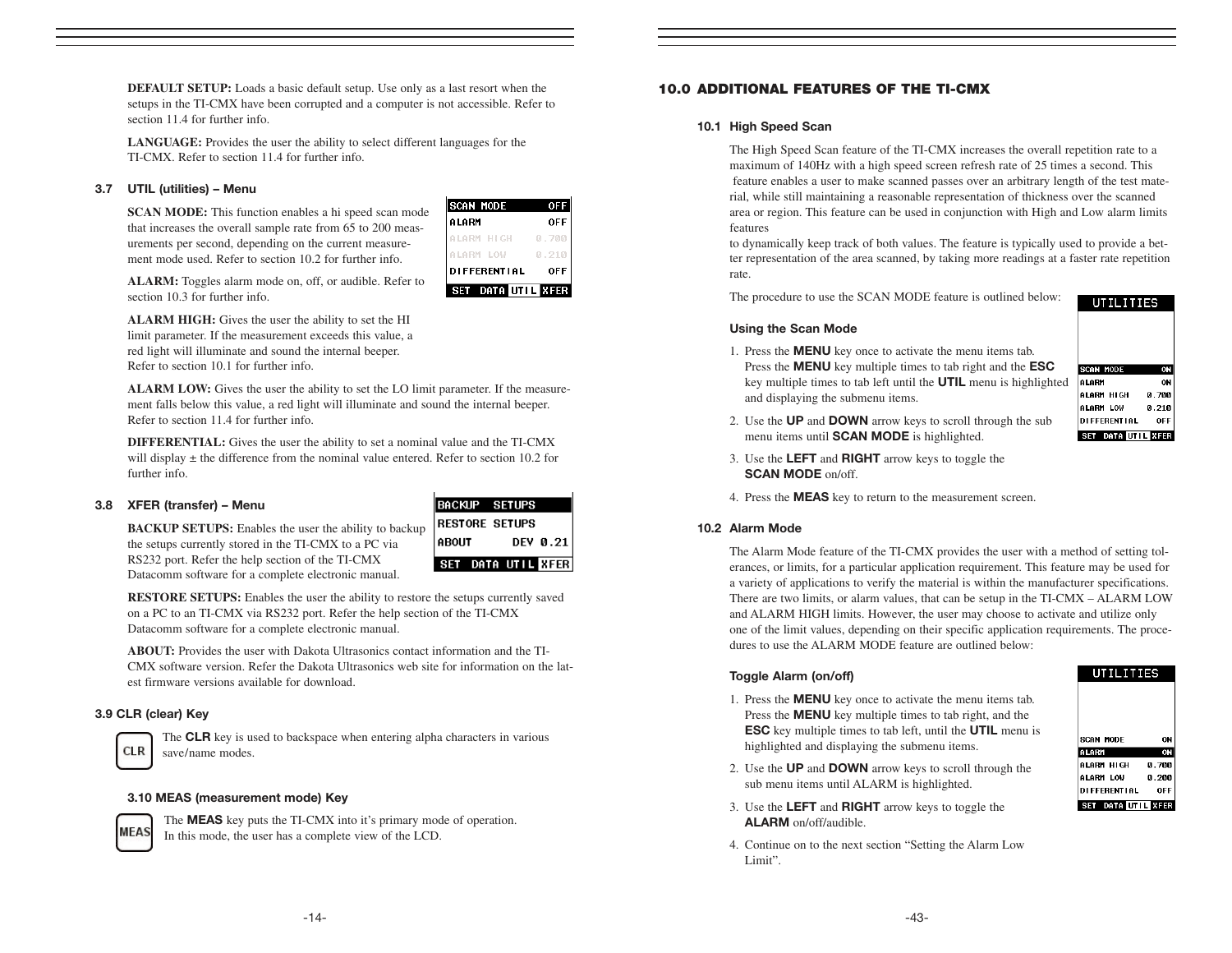- 2. Apply a drop of couplant on the transducer and place the transducer in steady contact with the thinner of the two coating and samples. Be sure that the reading is stable and the repeatability indicator, in the top left corner of the display, is fully lit and stable. Press the MENU key once to activate the menu items tab. Press the MENU key multiple times to tab right and the ESC key multiple times to tab left until the CAL menu is highlighted and displaying the submenu items.
- 3. Use the UP and DOWN arrow keys to scroll through the sub menu items until **COATING 2PT** is highlighted.
- 4. Press the ENTER key to display the Digits Edit Box.
- 5. Press the UP and DOWN arrow keys to scroll the highlighted value.
- 6. Press the LEFT and RIGHT arrow keys to scroll the digit locations.
- 7. Repeat steps 5 & 6 until the known thickness value is correctlydisplayed.
- 8. Press the **OK** key to calculate the velocity and return to the menu screen, or ESC to cancel the coating one point calibration.
- 9. Finally, press the MEAS key to return to the measurement screen and begin taking readings.

**NOTE**: CHECK YOUR CALIBRATION! Place the transducer back on both calibration points. The coating thickness readings should now match the known thickness values of each sample. If the thickness is not correct, repeat the steps above.

# COATING 2PT  $0.0200$ ОK ESC

#### 3.11 OK Key



The primary function of the OK key is confirmation of a change or selection.

#### 3.12 ESC Key



The ESC key is used in the MENU, MEAS, and EDIT functions as a back or escape function.

#### 3.13 Arrow Keys



#### 3.14 ENTER key



The **ENTER** key is used in the menu navigation process to activate lists as well as edit boxes.

#### 3.15 MULTI MODE Key

| ш<br>f I<br>E |
|---------------|
|               |

The MULTI MODE key opens a measurement mode screen listing all the modes that are available to the transducer specifically selected. The modes can be all or a combination of the entire set of modes the TI-CMX offers, depending on which transducer is being used as follows: Coating Off (P-E), Coating On (PECT), Temp Comp (PETP), Thru-Coat (E-E), and Coating Only (CT).

#### 3.16 ON/OFF Key



The ON/OFF key simply powers the unit either ON or OFF. Note: Unit will automatically power off when idle for 5 minutes. All current settings are automatically saved prior to powering off.

#### 3.17 Top & Bottom End Caps



The top & bottom end panels are where all connections are made to the TI-CMX. The diagram above shows the layout and description of the connectors:

#### Transducer Connectors

Refer to Diagram: The transducer connectors, and battery cover/probe zero disk are located on the TI-CMX's top end cap. The transducer connectors are of type Lemo "00".

**NOTE:** There is no polarity associated with connecting the transducer to the TI-CMX.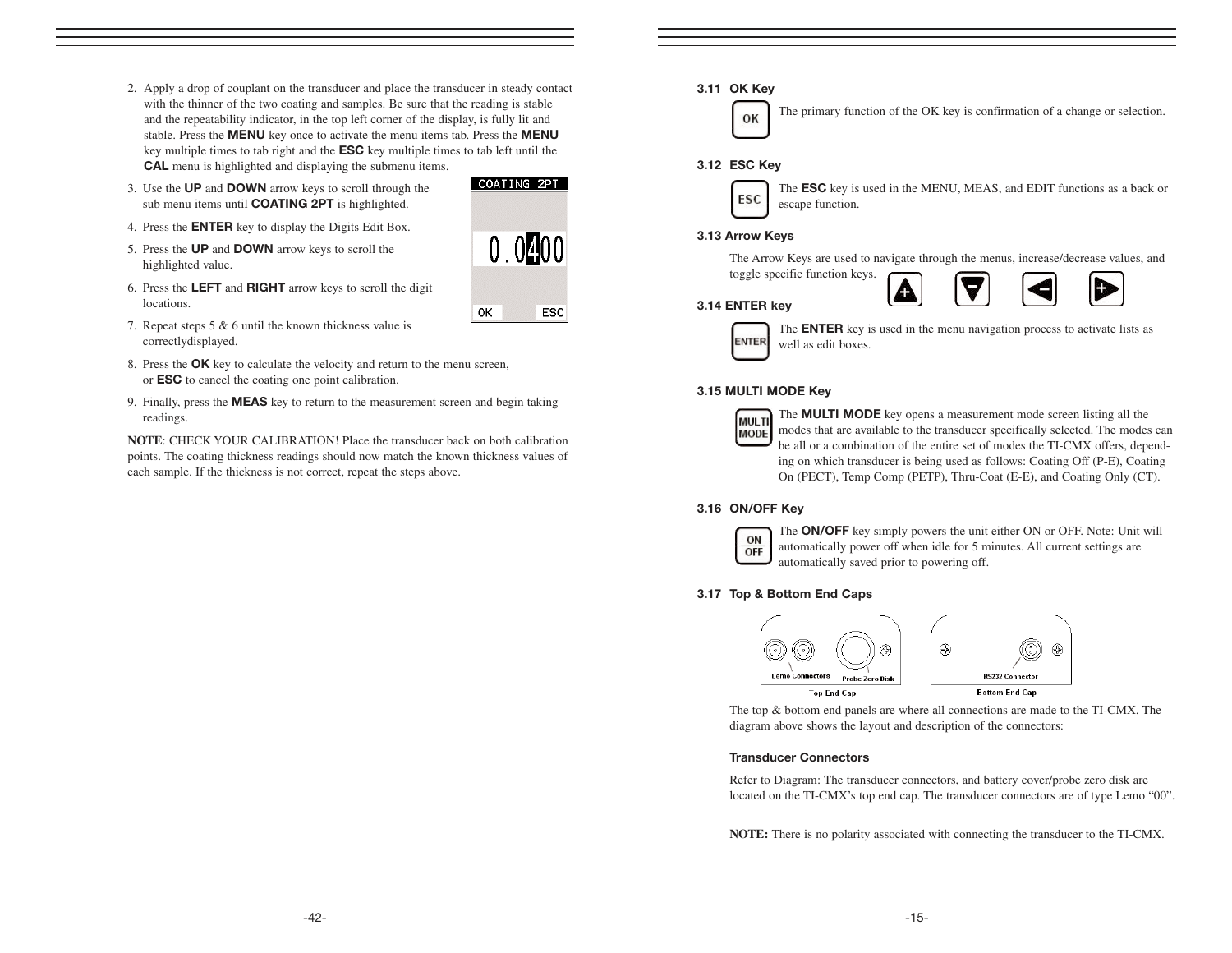#### Probe Zero Disk & Battery Cover

**Refer to Diagram:** The Battery cover is the large round disk shown in the diagram. Note: This same disk is also used as a probe zero disk. Simply remove the cover when replacing the batteries (3 AA cells). When performing a manual probe zero function, simply place the transducer on disk making firm contact.

**IMPORTANT:** Be sure to follow the polarity labels located on the back label of the TI-CMX.

**NOTE:** Rechargeable batteries can be used, however they must be recharged outside of the unit in a stand alone battery charger.

#### RS-232 Connector

**Refer to Diagram:** The RS-232 connector, located on the bottom end cap, is a 2 pin female Lemo connector. It is designed to connect directly from the TI-CMX to a standard AT serial port on a PC. The cable supplied with the TI-CMX is a Lemo to 9 pin serial cable. Note: This connector is also used to upgrade the TI-CMX with the latest version of firmware.

#### USB Serial to USB Converter Cable

A converter cable can be attached to the 9 pin serial cable in needed (part no. N-402-0510).

#### One Point Calibration

**NOTE:** Use the maximum coating sample for the one point calibration first.

1. Physically measure the thicker of the two samples of coating, as close as possible to the maximum expected coating measurement range, using a set of calipers or a digital micrometer.

Very Important: If coating measurements will be made with the coating applied to a metal surface, the calibration must be done in the same manner, with the samples coupled to a metal surface. However, if the coating will be measured as a stand alone material, the calibration must be performed the same way.

- 2 Apply a drop of couplant on the transducer and place the transducer in steady contact with the thicker of the two coating and samples fist. Be sure that the reading is stable and the repeatability indicator, in the top left corner of the display, is fully lit and stable. Press the MENU key once to activate the menu items tab. Press the MENU key multiple times to tab right and the ESC key multiple times to tab left until the CAL menu is highlighted and displaying the submenu items.
- 3. Use the UP and DOWN arrow keys to scroll through the sub menu items until COATING 1PT is highlighted.
- 4. Press the ENTER key to display the Digits Edit Box.
- 5. Press the UP and DOWN arrow keys to scroll the highlighted value.



- 6. Press the LEFT and RIGHT arrow keys to scroll the digit locations.
- 7. Repeat steps 5 & 6 until the known thickness value is correctly displayed.
- 8. Press the OK key to calculate the velocity and return to the menu screen, or ESC to cancel the coating one point calibration.
- 9. Finally, press the MEAS key to return to the measurement screen and begin taking readings.

#### Two Point Calibration

**NOTE:** Use the minimum coating sample for the two point calibration.

1. Physically measure the thinnest of the two samples of the coating, as close as possible to the minimum expected coating measurement range, using a set of calipers or a digital micrometer.

**Very Important:** If coating measurements will be made with the coating applied to a metal surface, the calibration must be done in the same manner, with the samples coupled to a metal surface. However, if the coating will be measured as a stand alone material, the calibration must be performed the same way.

| MAT                | <b>CUSTOM</b> |
|--------------------|---------------|
| MATL IPT           | <b>UNCAL</b>  |
| MATL 2PT           | <b>INCAL</b>  |
| <b>VELOCITY</b>    | 0.2330        |
| COATING 1PT        | 0.1200        |
| COATING 2PT 0.0400 |               |
| COATING VEL 0.0933 |               |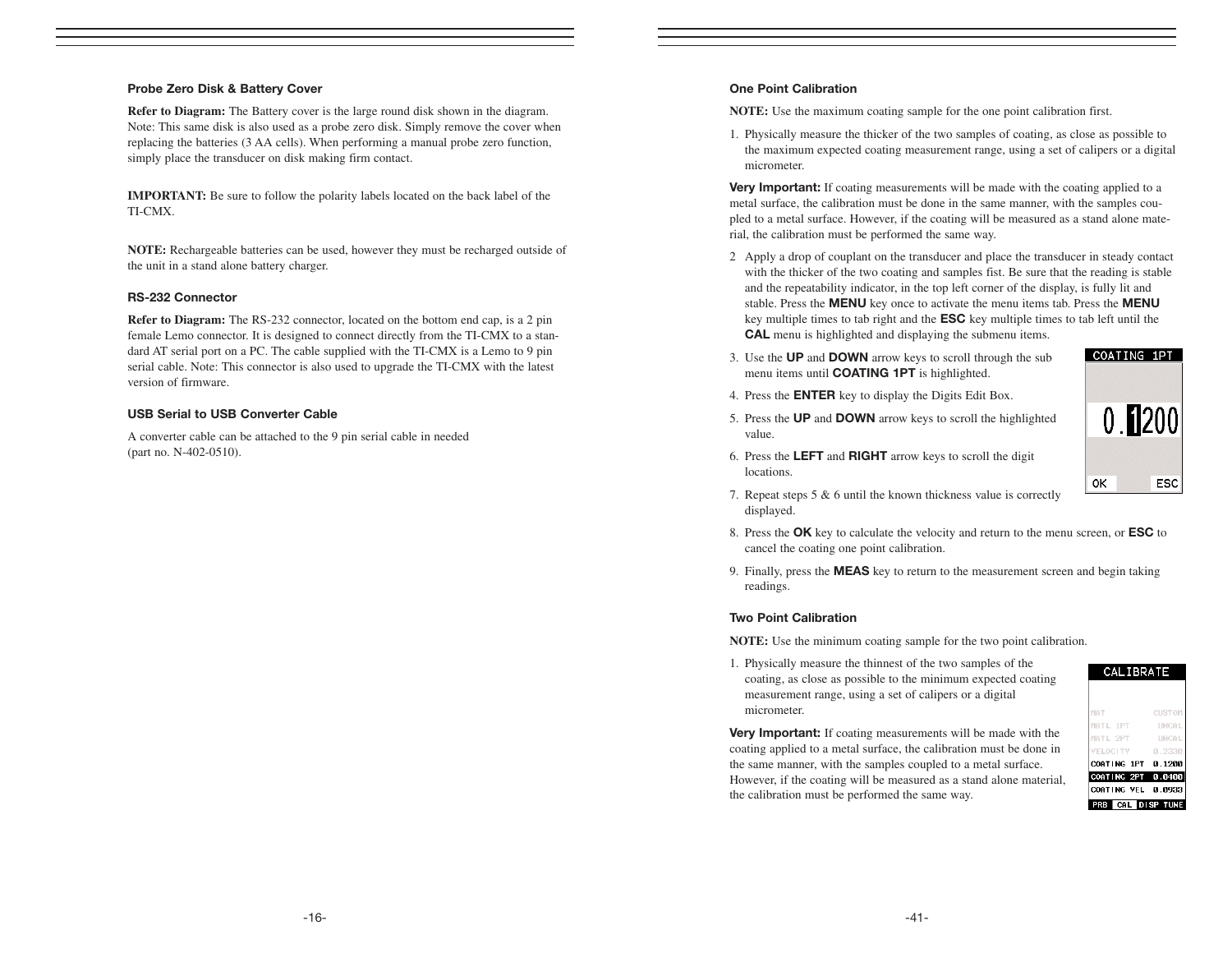- 2. Apply a drop of couplant on a piece of metal and place the coating sample on the metal over the couplant. Apply a drop of couplant on the transducer and place the transducer in steady contact with the coating and sample or actual test material. Be sure that the reading is stable and the repeatability indicator, in the top left corner of the display, is fully lit and stable. Press the **MENU** key once to activate the menu items tab. Press the MENU key multiple times to tab right and the ESC key multiple times to tab left until the **CAL** menu is highlighted and displaying the submenu items.
- 3. Use the UP and DOWN arrow keys to scroll through the sub menu items until COATING 1PT is highlighted.
- 4. Press the ENTER key to display the Digits Edit Box.
- 5. Press the UP and DOWN arrow keys to scroll the highlighted value.
- 6. Press the LEFT and RIGHT arrow keys to scroll the digit locations.
- 7. Repeat steps 5 & 6 until the known thickness value is correctly displayed.
- 8. Press the OK key to calculate the velocity and return to the menu screen, or ESC to cancel the coating one point calibration.
- 9. Finally, press the **MEAS** key to return to the measurement screen and begin taking readings.

**NOTE:** CHECK YOUR CALIBRATION! Place the transducer back on the calibration point. The coating thickness reading should now match the known thickness. If the thickness is not correct, repeat the steps above.

#### 9.4 Introduction to Coating Measurement (CT)

In the previous sections we've discussed how to setup and use the coating feature for use in conjunction with material thickness and flaw and pit detection. The TI-CMX also has the capability to be used for general coating measurements. This measurement mode is called Coating (CT) and can be enabled using the same methods as described in a previous section above.

When the Coating Only (CT) mode is enabled, a two point calibration on the coating samples must be performed. This is to ensure linearity over the coating measurement range will be achieved. Important note: If coating measurements will be made with the coating applied to a metal surface, the calibration must be done in the same manner, with the samples coupled to a metal surface. However, if the coating will be measured as a stand alone material, the calibration must be performed the same way.

#### 9.5 Two Point Coating Calibration (CT)

#### Known Thickness

The following section will demonstrate the two point coating calibration procedure. This example demonstrates a coating thickness range of  $.040^{\circ}$  -  $.120^{\circ}$  (1 – 3 mm) as follows:

**NOTE:** It's always handy to carry a set of mechanical calipers to use in conjunction with the TI-CMX for calibration in the field:

#### 4.0 PRINCIPLES OF ULTRASONIC MEASUREMENT

#### 4.1 Time versus thickness relationship

Ultrasonic thickness measurements depend on measuring the length of time it takes for sound to travel through the material being tested. The ratio of the thickness versus the time is known as the sound velocity. In order to make accurate measurements, a sound velocity must be determined and entered into the instrument.

The accuracy of a thickness measurement therefore depends on having a consistent sound velocity. Some materials are not as consistent as others and accuracy will be marginal. For example, some cast materials are very granular and porous and as a result have inconsistent sound velocities.

While there are many different ultrasonic techniques to measure thickness, which will be discussed below, all of them rely on using the sound velocity to convert from time to thickness.

#### 4.2 Suitability of materials

Ultrasonic thickness measurements rely on passing a sound wave through the material being measured. Not all materials are good at transmitting sound. Ultrasonic thickness measurement is practical in a wide variety of materials including metals, plastics, and glass. Materials that are difficult include some cast materials, concrete, wood, fiberglass, and some rubber.

#### 4.3 Range of measurement and accuracy

The overall measurement capabilities, based on the wide variety of materials, is determined by the consistency of the material being measured

The range of thickness that can be measured ultrasonically depends on the material, the technique being used and the type of transducer. Thickness measurements can be made from a minimum of 0.010 inch to 9.999" in steel. However, the maximum attainable thickness is much less for more attenuative materials (materials that absorb sound).

Accuracy, is determined by how consistent the sound velocity is through the sound path being measured, and is a function of the overall thickness of the material. For example, the velocity in steel is typically within 0.5% while the velocity in cast iron can vary by 4%.

#### 4.4 Couplant

All ultrasonic applications require some medium to couple the sound from the transducer to the test piece. Typically a high viscosity liquid is used as the medium. The sound frequencies used in ultrasonic thickness measurement do not travel through air efficiently. By using a liquid couplant between the transducer and test piece the amount of ultrasound entering the test piece is much greater.

#### 4.5 Temperature

Temperature has an effect on sound velocity. The higher the temperature, the slower sound travels in a material. High temperatures can also damage transducers and present a problem for various liquid couplants.

Since the sound velocity varies with temperature it is important to calibrate at the same temperature as the material being measured.

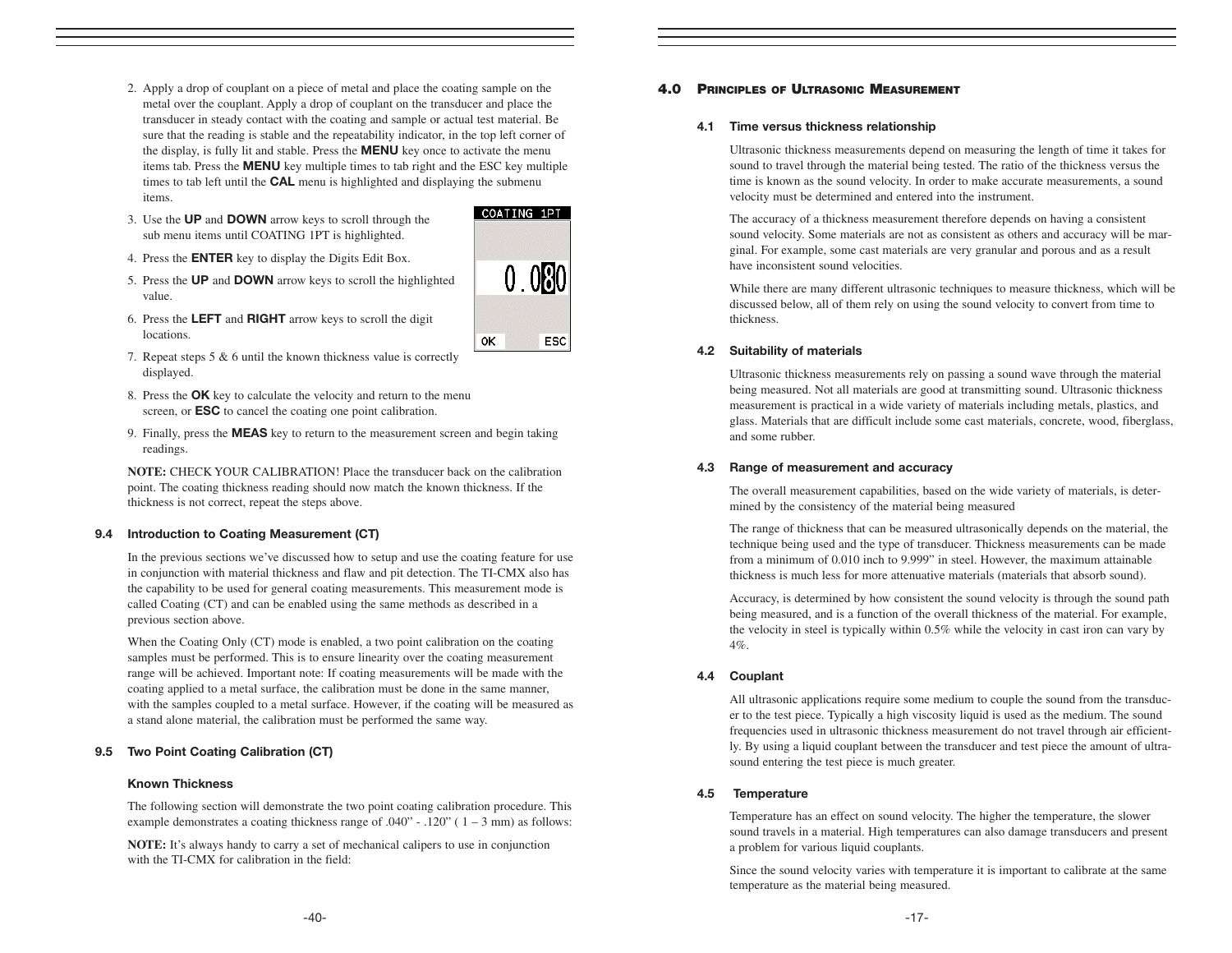#### Normal temperature range

Most standard transducers will operate from 0∞F to 180∞F.

#### High temperature measurements

Special transducers and couplants are available for temperatures above 180∞F up to 650∞F with intermittent contact. It is necessary to cool the transducer, by submerging the transducer in water between readings, when measuring high temperatures.

#### Modes and temperature errors

In addition to errors caused by velocity changing with temperature, some modes (measurement techniques) are affected more than others. For example, dual element mode has larger errors due to changes in temperature of the delay line. However, in multi-echo techniques, auto temperature helps to minimize these errors.

#### 4.6 Measurement Modes

In this section we will discuss the different measurements modes the TI-CMX is capable of operating in, the transducers required, and the reasons for using specific modes:

#### Pulse-Echo Mode (Flaw & Pit detection) – Coating Off (P-E)

Pulse-echo mode measures from the initial pulse (sometimes referred to as an artificial zero) to the first echo (reflection). In this mode, either an automatic or manual zero can be performed depending on the zero probe function setting. If the manual mode has been selected, the transducer is placed on a reference disk, located on top of the TI-CMX, and a key is pressed to establish a zero point for the particular transducer. If the Auto Zero feature is enabled, a simple key press will perform an electronic zero to establish the same zero point.

In this mode errors result from surface coatings and temperature variations.

Since pulse-echo only requires one reflection, it is the most sensitive mode for measuring weak reflections (flaws) typically found when measuring heavily corroded metals.

#### V-Path Correction

Dual element delay line transducers have two piezoelectric elements mounted at an angle on one end of the delay line. One element is used for transmitting sound, while the other element only receives sound. The two elements and their delay lines are packaged in a single housing but acoustically isolated from each other with a sound barrier. This allows the transducer the ability to achieve very high sensitivity for detecting small defects. Also, the surface of the test material does not have to be as flat in order to obtain good measurements.



V-path of signal

Dual element transducers are normally used in pulse-echo mode for finding defects, and in echo-echo mode for through coating measurements.

Dual element delay line transducers are usable over a range of 0.025 inches to 20 inches depending on the material, frequency, and diameter.

A limitation of dual element delay-line transducers is the V shaped sound path. Because the sound travels from one element to another, the time versus thickness relationship is non-linear. Therefore, a correction table in the instruments software is used to compensate for this error.

#### 9.3 Coating Calibration (PECT)

#### Known Velocity

If the coating velocity is known, the user may wish to simply enter the velocity number into the TI-CMX, rather than have the TI-CMX calculate the velocity value using a known thickness on a coating sample(s). The steps for entering the velocity are outlined below: CALIBRATE

#### Using a Known Material Velocity

1. Press the MENU key once to activate the menu items tab. Press the **MENU** key multiple times to tab right and the **ESC** key multiple times to tab left until the CAL menu is highlighted and displaying the submenu items.



COATING VEL

- 2. Use the UP and DOWN arrow keys to scroll through the sub menu items until **COATING VEL** is highlighted.
- 3. Press the ENTER key to display the Digits Edit Box.
- 4. Press the UP and DOWN arrow keys to scroll the highlighted value.
- 5. Press the LEFT and RIGHT arrow keys to scroll the digit locations.



- 6. Repeat steps  $4 \& 5$  until the velocity number is correctly displayed.
- 7. Press the OK key to set the velocity and return to the menu screen, or ESC to cancel entering the velocity.
- 8. Finally, press the MEAS key to return to the measurement screen and begin taking readings.

#### Known Thickness

Sometimes the sound velocity of a coating material is unknown. In this case a sample with a known thickness can be used to determine the sound velocity of the coating. As previously discussed, the TI-CMX offers a one point calibration option for coating in PECT measurement mode. It is also import to reiterate that the coating sample must be coupled to a metallic material in order to perform the calibration. The calibration should also consider calibrating on high side of the intended measurement range, when using the one point option, minimize overall error. For example, if the measurement range of the coating will be from .040" - .080" (1.0mm 2.3mm), a coating closest to .080 (2.0mm) should be used.

**NOTE:** It's always handy to carry a set of mechanical calipers to use in conjunction with the TI-CMX for calibration in the field:

#### One Point Calibration

**NOTE:** Be sure that the probe zero procedure has been performed prior to performing this calibration procedure.

1. Physically measure an exact sample of the coating using a set of calipers or a digital micrometer.

**NOTE:** The coating sample must be coupled to a metallic material in order to be calibrated.

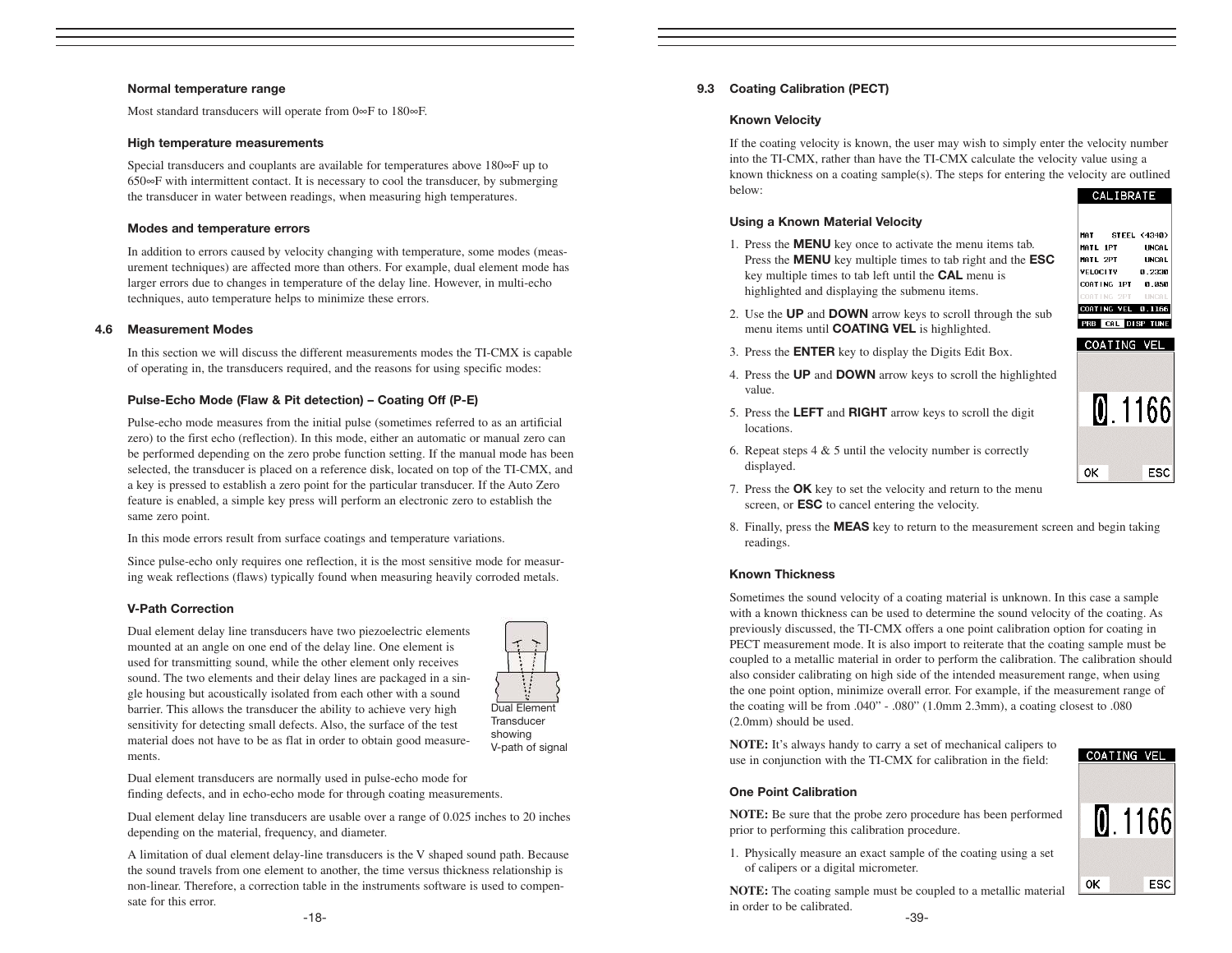#### Probe Automatically Recognized (PECT only)

1. Press the OK key once to use the identified probe, or ESC to display a list of optional transducers.

**NOTE:** If the TI-CMX recognizes a specific transducer, the user should always select OK to use the identified probe. The only time an alternative probe should be selected from a list is if the user switched probes following initial power up and recognition.

- 2. Assuming the TI-CMX recognized the probe and the **OK** key was pressed, the TI-CMX will advance to a Zero Probe menu. If the transducer was identified as a special transducer capable of measuring coating thickness, a menu will be displayed allowing the user the ability to toggle the coating thickness display on/off as follows:
- 1/4IN 5.0MHZ COAT<br>PROBE IDENTIFIED. USE THIS PROBE? ESC OK. ZERO PROBE CONTING: ON

COATING: OFF SELECT COATING ON/OFF - REMOVE COUPLANT FROM PROBE AND PRESS OK KEY TO PERFORM THE ZERO. 0K.

MEASURE MODE

**ESC** 

**CONFIRM** 

3. Press the UP and DOWN arrow keys to toggle the coating option on/off.

#### Multi Mode Key Pressed (PECT & CT)

- 1. Press the MULTI MODE key located on bottom left of the keypad to dis play the MEASURE MODE options menu.
- 2. Press the UP and DOWN arrow keys to highlight the COATING ON (PECT) or COATING ONLY (CT) menu option.
- 3. Press the ENTER key to enable the coating option, or ESC to cancel changing the measure mode, and return to the main measurement screen.

#### Measure Mode (Tabbed Menus) – (PECT & CT)

- 1. Press the MENU key once to activate the menu items tab. Press the MENU key multiple times to tab right, and the ESC key multiple times to tab left, until the TUNE menu is highlighted and displaying the submenu items.
- 2. Use the UP and DOWN arrow keys to scroll through the sub menu items until MEASURE MODE is highlighted.
- 3. Press the LEFT and RIGHT arrow keys to scroll the modes.
- 4. When the correct **MODE** is being displayed, press the **MEAS** key to return to the measurement screen and begin taking readings.

Applied to Metals

**MEASURE** 

COATING OFF

COATING ON

**TEMP COMP** 

THRU COAT

CONTING ONLY

MODE

 $P-E$ 

PECT

PETP

 $E-E$ 

 $CT$ 



Metals

| MEASURE MODE        |             |
|---------------------|-------------|
| COATING OFF         | $P-F$       |
| COATING ON          | <b>PECT</b> |
| <b>TEMP COMP</b>    | PETP        |
| <b>THRU COAT</b>    | $E-E$       |
| <b>COATING ONLY</b> | <b>CT</b>   |
|                     |             |
|                     |             |
|                     |             |
|                     |             |
| Applied to          |             |
| Metals              |             |

#### Searching for small defects

Dual element delay line transducers are especially useful in searching for small defects. In the pulse-echo mode with high amplifier gain, very small defects can be measured. This is very useful during corrosion inspections overall. The dual element style transducer will find wall deterioration, pits, and any porosity pockets during tank and pipeline inspections.

#### Echo-Echo Mode – Thru-Paint (E-E)

The echo-echo mode measures between two reflections. This technique is commonly used to eliminate errors from surface coatings and also to make measurements in multiple layered materials. The disadvantage is that two echoes are needed which requires a much stronger echo (reflection).



mode

#### Pulse Echo Coating Mode – Coating On (PECT)

A custom hybrid combination mode using properties from the basic modes along with a group of special techniques and theoretical wave phenomena's to measure coating and material thicknesses at the same time, while still retaining the ability to locate flaws and pits in materials. Therefore, the best description for this hybrid mode is Pulse-Echo Coating mode.

#### Coating Mode – Coating Only (CT)

Once again, this is a custom hybrid combination mode using special techniques to effectively measure the thickness of coatings that are either adhered to metallic surfaces or in stand alone form. In this mode a two point calibration must be performed. If the user will be measuring coating that has been applied to a metal surface, the calibration must be performed using coating samples coupled to a metal surface when calibrating. To explain further, a drop of couplant must be applied in between the coating samples and metal surface. If the coating has not been applied to a metal surface, the calibration should be performed accordingly.

#### Pulse-Echo Temperature Compensated Mode – Temp Comp (PETP)

This is a custom mode that combines pulse-echo and electronic zero techniques to automatically adjust for temperature changes in the transducer as a result of an increasing/decreasing temperature gradient in the test material.

**NOTE:** Rough surface conditions can have an effect on the overall accuracy in this mode. If the surface condition is in question, the pulse-echo mode should be used in conjunction with performing an off block automatic zero as the temperature gradient changes.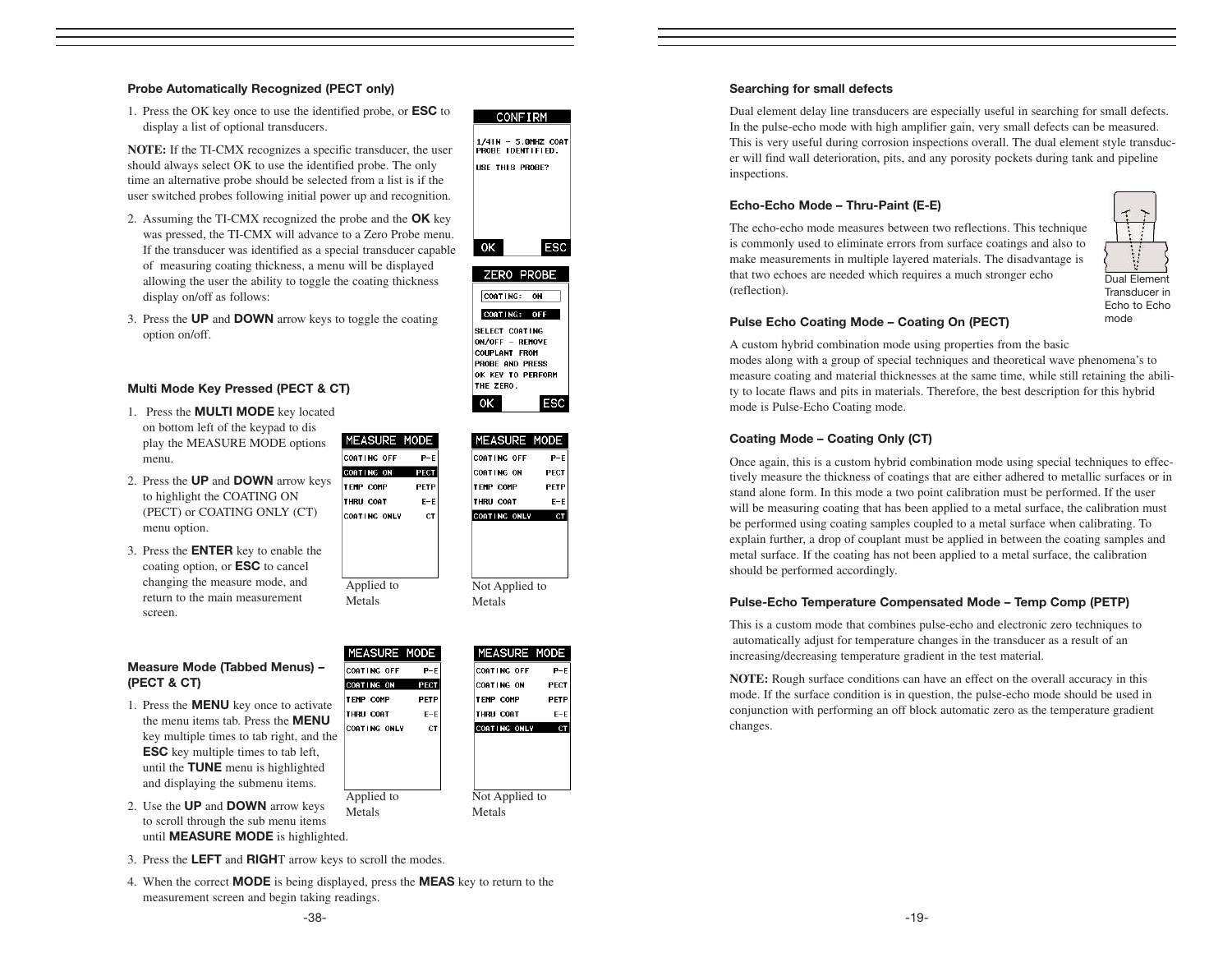#### 5.0 SELECTING THE MEASUREMENT MODE

#### 5.1 The setup library

The TI-CMX contains 64 user configurable preset locations to store custom setups for easy recall. These setups can be optimized for the user's specific application needs and can also be stored on a PC and transferred bi-directionally using Dakota's PC interface software included with the instrument.

#### 5.2 Which mode & transducer do I use for my application?

#### High penetration plastics and castings

The most common mode for these types of applications is pulse-echo. The TI-CMX has been optimized for cast materials. Cast iron applications require 1 - 5MHz frequencies, and cast aluminum requires a 10MHz frequency. Plastics typically require lower frequencies depending on the thickness and make-up of the material. Larger diameters offer greater penetration power because of the crystal size, for difficult to measure materials.

#### Corrosion & Pit Detection in steel and cast materials

Use pulse-echo mode whenever attempting to locate pits and flaws. Typically a 5MHz transducer, or higher, will be used for these types of applications. Use low frequencies for greater penetration and use higher frequencies for better resolution.

#### Measuring Material & Coatings

The pulse-echo coating mode should be used when both material and coating thickness are required, while still requiring the ability to detect flaws and pits. A special coating style transducer is required for use in this mode. There are a variety of coating transducers in various frequencies available from Electromatic.

#### Thru Paint & Coatings

Often times, users will be faced with applications where the material will be coated with paint or some other type of epoxy material. Since the velocity of the coating is approximately 2.5 times slower than that of steel, pulse-echo mode will induce error if the coating or paint is not completely removed. By using echo-echo mode, the user is able to successfully measure through both, the coating and steel, and completely eliminate the thickness of the paint or coating. Therefore, the steel can be measured without having to remove the coating prior to measuring. Users will often use pulse-echo mode and echoecho mode in conjunction when performing inspections on coated materials.

Thru coating measurements require special high damped transducers. The most common transducers are the 3.5, 5, and 7.5MHz hi damped transducers. These transducers are suitable for use in both pulse-echo and echo-echo modes. This conveniently enables the user to accurately measure overall material thickness using the thru Coating mode, and then conveniently switch to pit detection mode without changing transducers. The \_" 5MHz Hi damped transducer is the most commonly used transducer for standard thru coating applications.

#### 9.0 PULSE-ECHO COATING & COATING TECHNIQUES

#### 9.1 Introduction to Pulse-Echo Coating Measurement (PECT)

In the previous sections we've discussed the need for detecting pits and flaws (pulseecho) in materials, along with the requirement to measure through and eliminate errors caused by coated materials (echo-echo). Until now, both modes were needed in order accomplish both tasks. Pulse-echo mode was used for flaw detection, and echo-echo mode was used to eliminate the coating thickness and provide a nominal material thickness only. With this in mind, it often became cumbersome toggling between both modes respectively.

In a majority of applications involving coated materials, inspectors are often interested in monitoring both the thickness of the material, as well as the thickness of the coating. Therefore, the TI-CMX has been designed to provide the user with the ability to measure the material and coating thicknesses simultaneously, while maintaining the ability to detect flaws and pits all in a single mode called Pulse-Echo Coating (PECT). This is accomplished by using a custom hybrid combination mode utilizing properties from the basic modes along with a group of special techniques and theoretical wave phenomena's.

The TI-CMX is preset to a coating velocity of 0.0850 in/usec (2159 m/sec) from the factory. This velocity is a very close approximation of the common coating velocities found in the field. However, the TI-CMX also has a built-in one and two point calibration options to calibrate to coating samples with a known thicknesses.

There are two coating modes built into the TI-CMX:

- 1. **Pulse-Echo Coating (PECT)**  used during inspections where both the material and coating thicknesses are required.
- 2. **Coating Only (CT)** used during inspections where only the coating thickness is required.

#### 9.2 Enabling Pulse-Echo Coating Mode (PECT) & Coating (CT)

When the TI-CMX is initially powered up, the gauge will automatically check to see if the transducer plugged into the gauge can be recognized. All Dakota Ultrasonics coating enabled transducers are equipped with the auto recognition feature. If the TI-CMX doesn't recognize that a special coating enabled transducer is plugged into the gauge, the coating feature will be disabled entirely. There are a number of coating enabled transducers available from Dakota. Please contact us with your application requirements for additional information on frequencies and diameters currently offered.

The coating modes can be enabled in three different ways:

- 1. On Power up and probe recognition.
- 2. By pressing MULTI MODE keypad.
- 3. From the tabbed menus under TUNE, MEASURE MODE.

The steps that follow will demonstrate all three methods in the order listed above.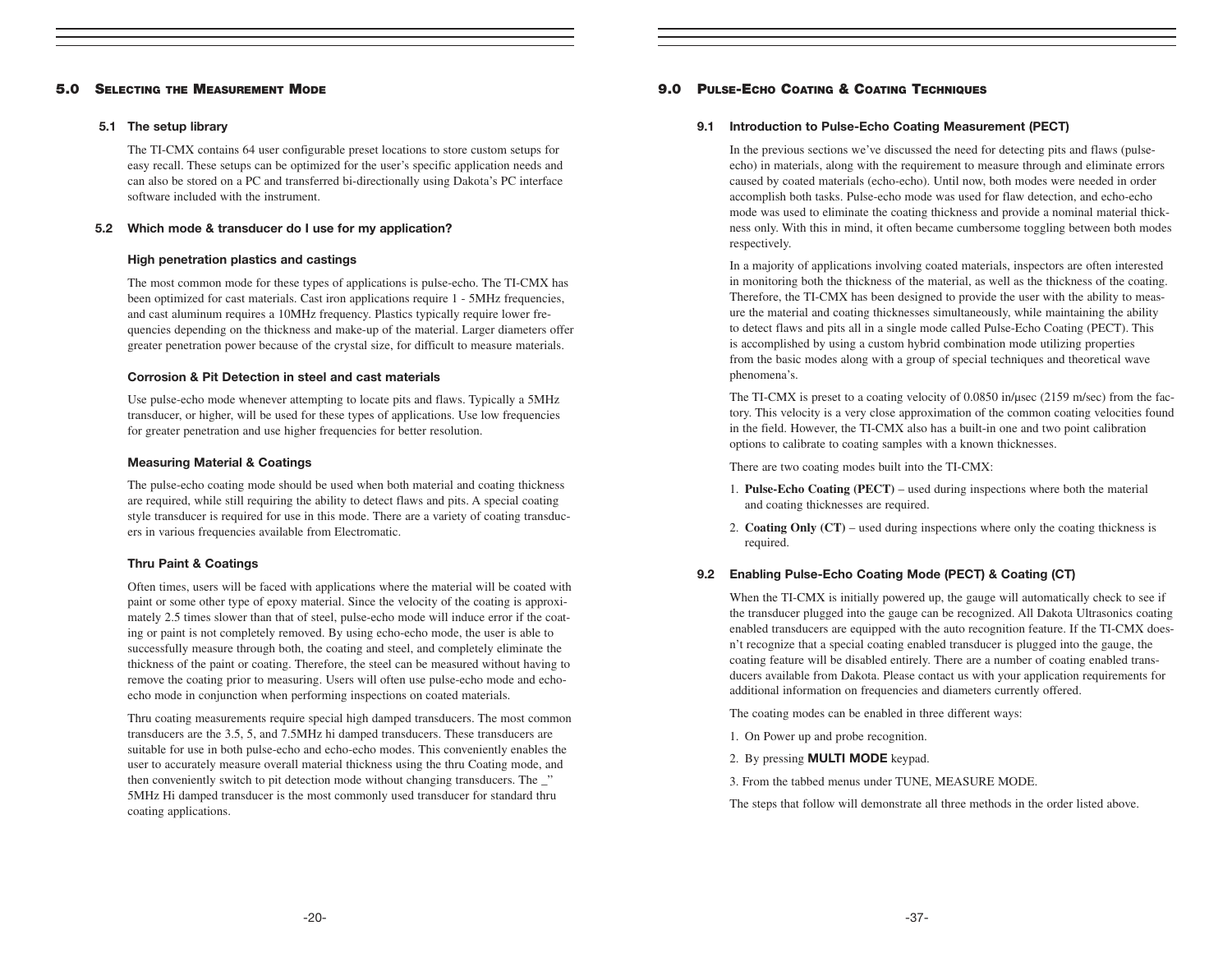#### 8.0 THRU-PAINT MEASUREMENT TECHNIQUE

#### 8.1 Introduction to Thru Paint Measurement

The principle behind thru paint measurement is by measuring the time between two backwall echoes returning from the test material. Since both of these backwall echoes travel the same path through the paint or coating, the thickness of the coating is subtracted out of the measurement so that only the actual material thickness can be measured. This feature saves the user a great deal of time scraping and removing the coating from tanks and pipes during the inspection process.

The primary purpose of thru paint measurement is to determine actual or overall material thickness by eliminating the coating thickness. Thru paint mode cannot be used for flaw or pit detection. Therefore, inspectors may need to use echo-echo thru paint mode in conjunction with the standard pulse-echo flaw detection mode for some applications. Chassis tubing inspectors and sanctioning bodies will use the echo-echo mode for tubing with powder coatings, and pulse-echo mode for tubing without coating. The combination of using both modes is ideal for the advanced inspectors needs.

#### 8.2 Using Thru Paint Mode

The first thing to note in this section, is that by selecting the transducer type from the list of probes stored in the TI-CMX, a basic echo-echo thru paint configuration is recalled from memory. Each of the transducers in the list contains pre-configured echoecho settings. The standard transducer that will be used for common steel applications  $\degree$ " 5MHz high damped transducer (1/4IN – 5.0MHZ HD). This is the recommended transducer for this industry and should be used for thru paint applications. Any of the auto recognition coating transducers are also high damped transducers and will work in echo-echo mode as well.

**NOTE:** When a transducer is selected for use, all of the measurement modes available for use with this transducer can easily be determined by pressing the multi-mode button on the keypad. The TI-CMX has been programmed to identify the modes available to a specific transducer.

Once the transducer type has been selected and the appropriate calibration procedure completed, the TI-CMX can toggle between pulse-echo (flaws & pits), and echo-echo (thru paint) modes by simply pressing the **MULTI MODE** key located on the keypad. Refer to section 6.0 for additional information.

The TI-CMX can also be configured for thru paint applications by selecting a factory setup stored in the list of setups in the TI-CMX. Refer to section 11.0 for information on recalling a setup. Once either the transducer type or setup has been selected, the inspector is ready to begin making measurements.

#### Coating Only

The coating only mode should be used when the application calls for coating measurements only and the user is not interested in the thickness of the material the coating has been applied to. This mode can also be used as a stand alone coating thickness gauge, where the coating has not been applied to another material surface. An auto identified coating probe must be attached to the TI-CMX in order to enable this mode.

#### Thin materials

Use pulse echo mode and a high frequency transducer for these types of applications. The most common transducers are the 7.5MHz and 10MHz models with extra resolution. The higher frequencies provide greater resolution and a lower minimum thickness rating overall.

#### High temperature

Use and select a special 2.25MHz and 5 MHz High temperature transducer for these types of applications. Both pulse-echo and echo-echo modes will also work for these applications. However, echo-echo mode will eliminate error caused by temperature variations in the delay line of the transducer.

#### Noisy Material

Materials such as titanium, stainless steel, and aluminum may have inherent surface noise issues. This is a signal that appears at the surface of the material when using a dual element delay line probe. Select a higher frequency transducer to reduce this noise – 7.5MHz and higher for better resolution.

#### Restricted access

Measuring materials with extreme curvatures or restricted access, higher frequencies with smaller diameters should be considered. The smallest diameter uses 3/16" crystals with a contact area of .250". Custom transducers are available on request.

#### 5.3 Factory Setup Chart

There are no standard factory setups provided with the TI-CMX, as the primary reason for the setups is to retain all of the user adjustments made to set the gauge for use on a specific application. Saving a setup allows you to retain all of the settings made to tune the gauge, such as Gain setting, 1 or 2 Point Calibration values for the Material and/or the Coating, Acoustic Velocity setting, Alarm limits, operating mode, B-scan settings and much, much more. Refer to section 11.0 for additional info on Setups.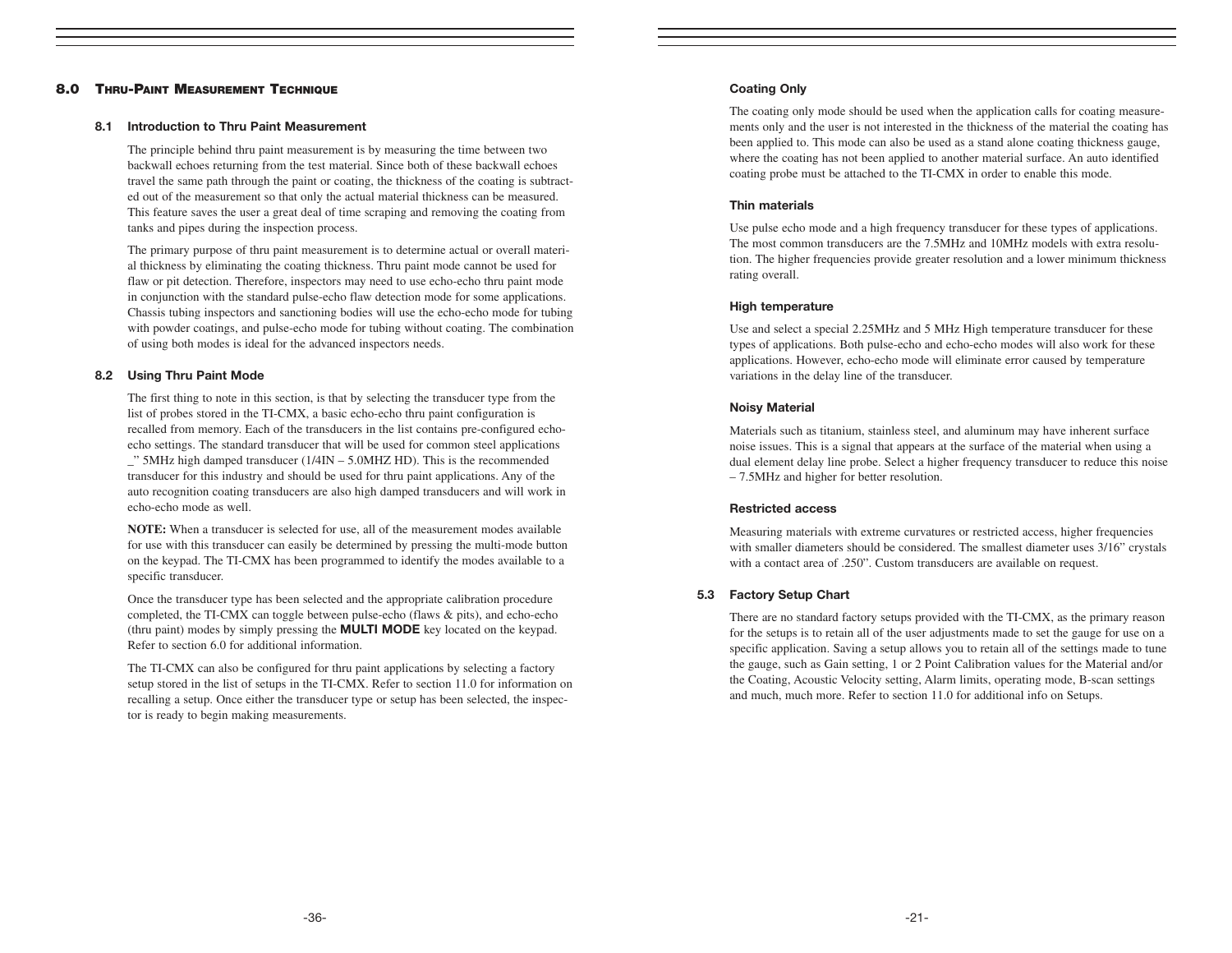#### Acoustic Velocity Table

| <b>Material</b>   | sound velocity<br>in/us |          | sound velocity<br>m/s |
|-------------------|-------------------------|----------|-----------------------|
| Aluminum          | 0.2510                  |          | 6375                  |
| Beryllium         | 0.5080                  |          | 12903                 |
| <b>Brass</b>      | 0.1730                  |          | 4394                  |
| <b>Bronze</b>     | 0.1390                  |          | 3531                  |
| Cadmium           | 0.1090                  |          | 2769                  |
| Columbium         | 0.1940                  |          | 4928                  |
| Copper            | 0.1830                  |          | 4648                  |
| Glass (plate)     | 0.2270                  |          | 5766                  |
| Glycerine         | 0.0760                  |          | 1930                  |
| Gold              | 0.1280                  |          | 3251                  |
| Inconel           | 0.2290                  |          | 5817                  |
| Iron              | 0.2320                  |          | 5893                  |
| Cast Iron         | 0.1800                  | (approx) | 4572                  |
| Lead              | 0.0850                  |          | 2159                  |
| Magnesium         | 0.2300                  |          | 5842                  |
| Mercury           | 0.0570                  |          | 1448                  |
| Molybdenum        | 0.2460                  |          | 6248                  |
| Monel             | 0.2110                  |          | 5359                  |
| <b>Nickel</b>     | 0.2220                  |          | 5639                  |
| Nylon             | 0.1060                  | (approx) | 2692                  |
| Platinum          | 0.1560                  |          | 3962                  |
| Plexiglas         | 0.1060                  |          | 2692                  |
| Polystyrene       | 0.0920                  |          | 2337                  |
| <b>PVC</b>        | 0.0940                  |          | 2388                  |
| Quartz glass      | 0.2260                  |          | 5740                  |
| Rubber vulcanized | 0.0910                  |          | 2311                  |
| Silver            | 0.1420                  |          | 3607                  |
| Steel (1020)      | 0.2320                  |          | 5893                  |
| Steel (4340)      | 0.2330                  |          | 5918                  |
| Steel Stainless"  | 0.2230                  |          | 5664                  |
| Teflon            | 0.0540                  |          | 1372                  |
| Tin               | 0.1310                  |          | 3327                  |
| Titanium          | 0.2400                  |          | 6096                  |
| Tungsten          | 0.2040                  |          | 5182                  |
| Uranium           | 0.1330                  |          | 3378                  |
| Water             | 0.0580                  |          | 1473                  |
| Zinc              | 0.1660                  |          | 4216                  |
| Zirconium         | 0.1830                  |          | 4648                  |

#### 7.4 Gain

The gain, or amplification of the return echoes, can be adjusted in the TI-CMX to accommodate a variety of applications. The setting of the gain is crucial in order to obtain valid readings during the measurement process. Too much gain may result in erroneous measurements, by detecting on noise rather than the actual material back wall itself. Not enough gain may result in intermittent detection. It may also result in lack of detection on internal flaws, pits, or porosity. The gain can easily be compared to the volume control of a home stereo system. If you turn it up too much, you can't hear the music clearly. If it's turned down too much, you can't hear it at all.

The TI-CMX has five gain settings (VLOW, LOW, MED, HI, VHI). The gain range is 42dB – 50dB in 2dB increments. Note: The TI-CMX has been optimized for the MED gain setting for all common applications. It should be operated in this mode as standard. However, some applications may require the lower or higher gain settings. When? The low settings may be necessary for noisy or granular cast materials. How do I know when to lower the gain? If the reading becomes sporadic and won't settle down or resolve on a thickness value, the user can assume that the material is either very noisy aluminum, or granular cast iron. This would be a good time to change the TI-CMX to lower gain setting and see if the reading settles down and become stable.

How do I know when to increase the gain? Often times the user will be trying to measure a material that is hard to penetrate or pass sound through. This may be due to the material type, or overall thickness of the material. When a material is hard to pass sound through because of the thickness or general make-up, it would be a good time to consider switching the TI-CMX into a higher gain setting. Another example might be the need to increase overall sensitivity for locating fine pits or flaws. In any case, the selectable gain settings offer the user some additional options to resolve and overcome application issues.

Note: When the echo-echo thru-paint measurement mode is selected, the manual gain feature is disabled and grayed out in the menu items. In this mode, the TI-CMX switches to an automatic gain mode (AGC) that optimizes the gain setting automatically in the hardware of the TI-CMX.

#### *The procedures to adjust the Gain are outlined below:*

- 1. Press the MENU key once to activate the menu items tab. Press the **MENU** key multiple times to tab right, and the ESC key multiple times to tab left, until the TUNE menu is highlighted and displaying the submenu items.
- 2. Use the UP and DOWN arrow keys to scroll through the sub menu items until GAIN is highlighted.
- 3. Press the LEFT and RIGHT arrow keys to scroll the value. When the correct Gain is being displayed, press the **MEAS** key to return to the measurement screen and begin taking readings.

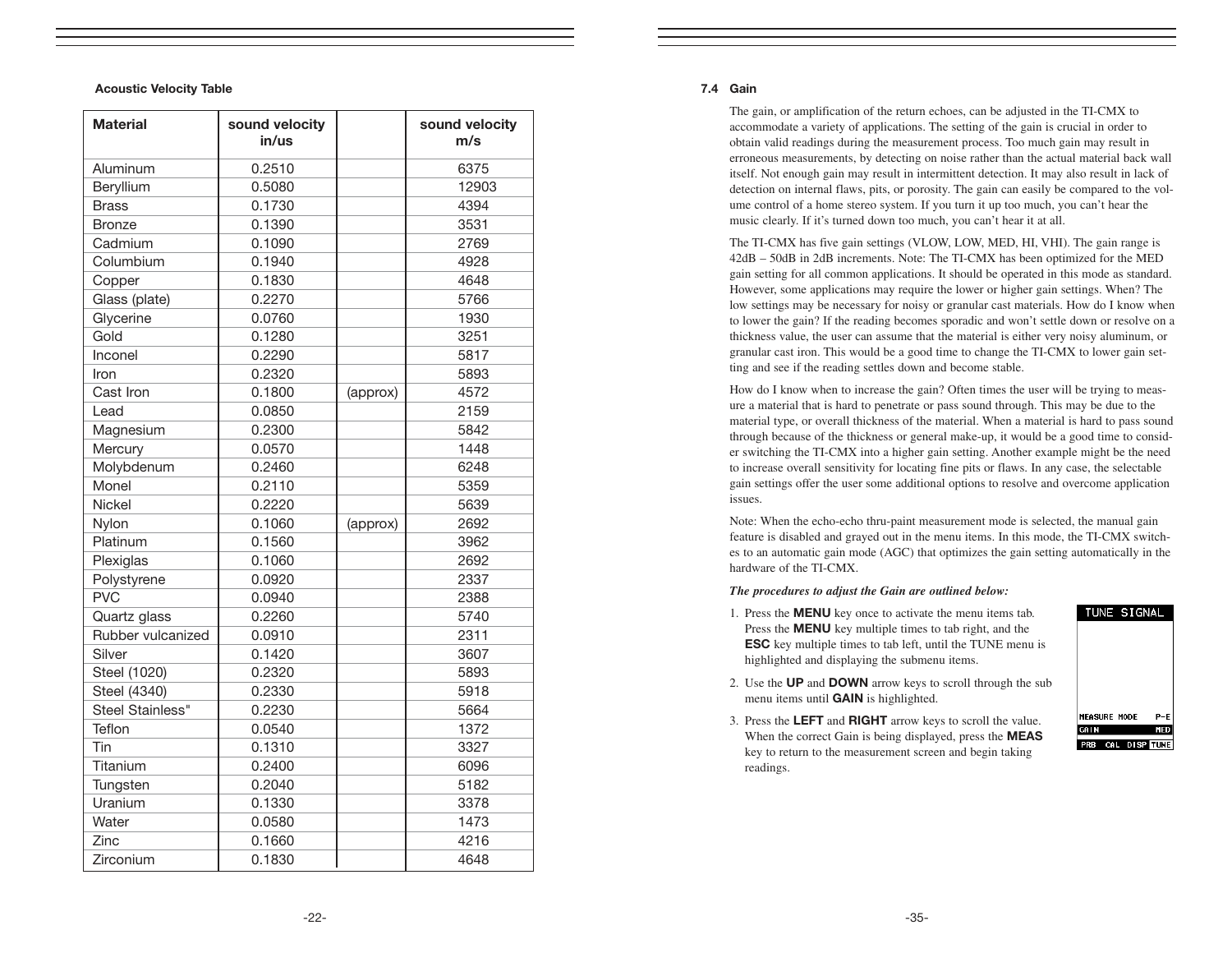- 4. Alternatively, press the ENTER key to display the Digits Edit Box.
- 5. Press the UP and DOWN arrow keys to scroll the highlighted value.
- 6. Press the LEFT and RIGHT arrow keys to scroll the digit locations.
- 7. Repeat steps 5 & 6 until the B-Start value is correctly displayed.
- 8. Press the OK key to set the B-Start value and return to the menu screen, or ESC to cancel entering the B-Start.
- 9. Finally, press the MEAS key to return to the measurement screen and begin taking readings.

#### Overall range (B-DEPTH)

Once again, just to reiterate, B-DEPTH is the overall viewable thickness range being tested. This should be set to a value slightly larger then the expected maximum range being measured. The procedures to adjust the overall thickness range viewed (B-DEPTH) are outlined below:

#### Adjusting the Overall Depth (B-DEPTH)

- 1. Press the MENU key once to activate the menu items tab. Press the MENU key multiple times to tab right, and the ESC key multiple times to tab left, until the DISP menu is highlighted and displaying the submenu items.
- 2. Use the UP and DOWN arrow keys to scroll through the sub menu items until B-DEPTH is highlighted.
- 3. Press the LEFT and RIGHT arrow keys to scroll the value. When the correct width is being displayed, proceed to step 8.
- 4. Alternatively, press the **ENTER** key to display the Digits Edit Box.
- 5. Press the UP and DOWN arrow keys to scroll the highlighted value.
- 6. Press the LEFT and RIGHT arrow keys to scroll the digit locations.
- 7. Repeat steps 5 & 6 until the B-Scan Depth value is correctly displayed.
- 8. Press the OK key to set the B-SCAN Depth and return to the menu screen, or ESC to cancel entering the B-Depth.
- 9. Finally, press the **MEAS** key to return to the measurement screen and begin taking readings.





#### 6.0 TAKING MEASUREMENTS

The steps involved in making measurements are detailed in this section. The following sections outline how to setup and prepare your TI-CMX for field use.

An automatic or manual zero must always be performed. The auto zero is an off block electronic zero that does not require a zero reference block. This will most always be the zero option of choice, as it makes the zeroing process very easy and convenient to perform. However, If the manual zero option is enabled, the probe zero must be measured on the reference disk (battery disk) attached to the top of the instrument. The zero compensates for variations in the transducer. In all modes the sound velocity must be determined. The sound velocity is used to convert the transit time to a physical length. The sound velocity can be selected from a material chart in the manual, selected from a material list in the TI-CMX, or for greater precision determined from a sample of the test material that has been mechanically measured. To enter the velocity from a table, look up the material on the chart in the appendix of this manual and refer to the section below on Calibration to a Known Velocity. To determine the velocity of a single sample, refer to the Material Calibration section 6.0

When measuring curved materials, it is more accurate to calibrate from two test points, one at the minimum limit of the target thickness and one at the maximum limit. In this case the reference disk mounted to the TI-CMX is not used. This is called two-point calibration and is described on section 6.0.

#### 6.1 Auto Probe Recognition & Selecting The Transducer Type

The first step in using the TI-CMX is to plug the transducer into the gauge and power the unit up. The TI-CMX has a special built-in automatic probe recognition feature that will check to see if the probe plugged into the gauge is an auto recognized probe type. If so, the TI-CMX will display a message indicating the transducer type and ask the user for confirmation to use the identified probe. If the transducer is not an auto recognized probe, the TI-CMX will display a message indicating the transducer type has not been recognized, and force the user to select a transducer type from a list of transducers according to frequency and diameter. Whether the transducer is auto recognized or selected from a predefined list, the TI-CMX will recall specific properties about the transducer.

**NOTE:** Once the transducer has been selected, the TI-CMX will store and recall this transducer type every time the TI-CMX is powered on/off. The type will only change if the user physically selects another type from the list, or selects a previously saved setup. Therefore, if you have previously gone through this section and selected the transducer you are using, proceed to the next section. Use the following steps to select your transducer type.

#### **CONFIRM**

**NOTE:** If the transducer is not identified on power up, be sure the transducer type Selected is the same as the transducer plugged into the TI-CMX. Failure to do this will result in erroneous measurements:

*In this first example the transducer was automatically identified:*

# 1/4IN - 5.0MHZ COAT<br>PROBE IDENTIFIED. USE THIS PROBE?

ESC

 $\alpha$ 

1. Press the OK key once to use the identified probe, or ESC to display a list of optional transducers.

**NOTE:** If the TI-CMX recognizes a specific transducer, the user

should always select OK to use the identified probe. The only time an alternative probe should be selected from a list is if the user switched probes following initial power up and recognition, or the TI-CMX has somehow identified the probe in error..

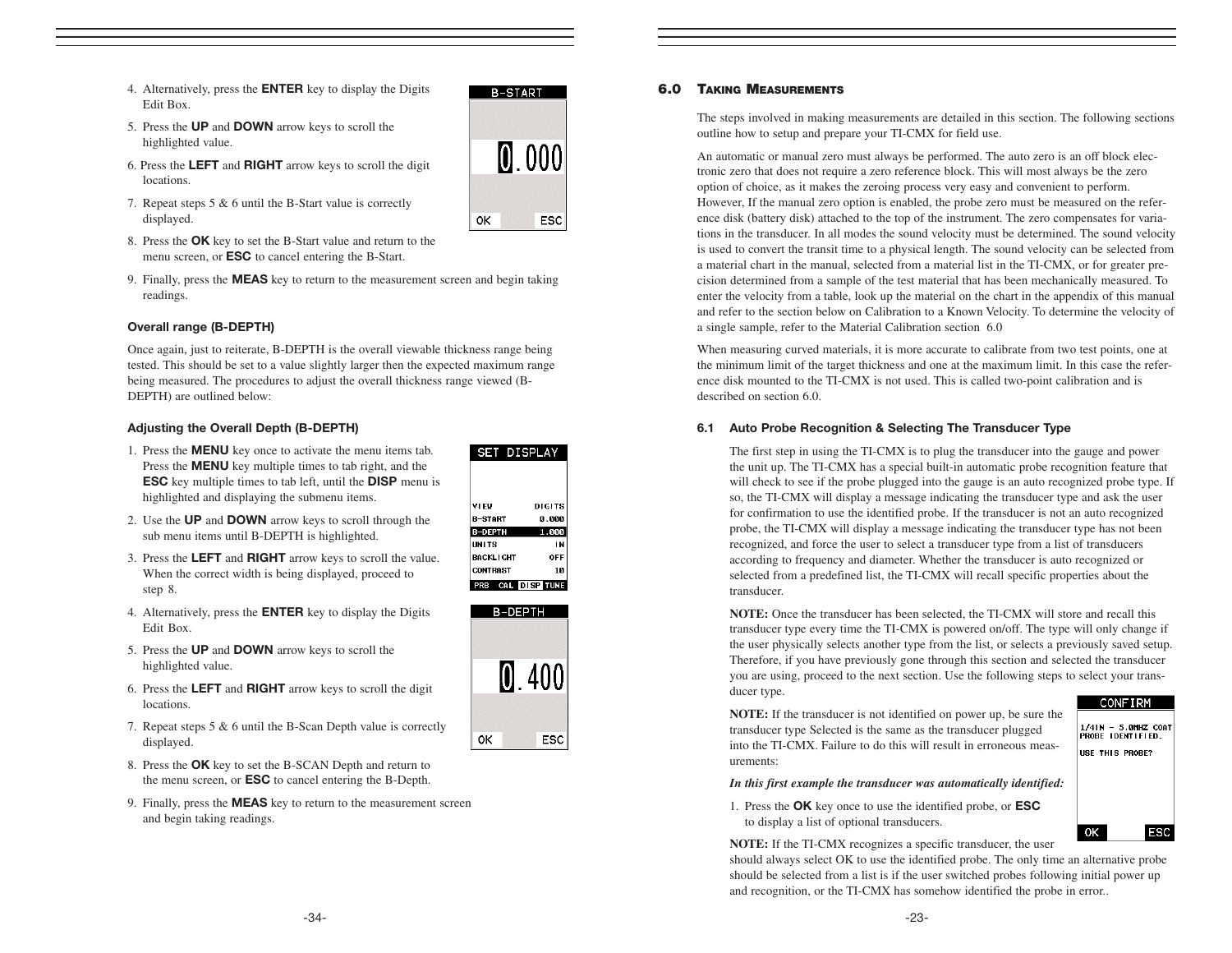2. Assuming the TI-CMX recognized the probe and the **OK** key was pressed, the TI-CMX will advance to a Zero Probe menu. If the transducer was identified as a special transducer capable of measuring coating thickness, a menu will be displayed allowing the user the ability to toggle the coating thickness display on/off as follows:



- 3. Press the UP and DOWN arrow keys to toggle the coating option on/off.
- 4. Wipe all couplant from the transducer face and proceed to the Probe Zero section that follows.

*In this second example the transducer was not identified and will force the user to select the transducer type from a predefined list of transducers:*

- 1. Press the OK or ESC keys to display the factory list of transducer types (by diameter and frequency).
- 2. Press the UP and DOWN arrow keys to scroll through the transducer list until the appropriate type is highlighted.
- 3. Press the ENTER key to select the transducer type and display overwrite existing probe screen.
- 4. Press the **OK** key to overwrite the existing probe type with the newly selected probe type. The zero probe screen will be displayed. Proceed to the zero probe section that follows.

#### 6.2 Probe zero

The next step is to perform a probe zero. The zero function is a very important and necessary function that must be done prior to calibration. It should be done on a regular basis. In fact, the TI-CMX has been programmed to force this issue at regular intervals during operation if it hasn't been done. If the TI-CMX is not zeroed correctly, all the measurements taken may be in error by some fixed value. When the TI-CMX is using the auto zero (electronic zero), the TI-CMX° can be in any measurement

mode. However, when the manual zero is being used, the TI-CMX must be in pulseecho mode in order to perform the zero. The TI-CMX will also see to it that this occurs by simply forcing the gauge into this mode when zero. Therefore, if the TI-CMX is in the echo-echo measurement mode and a manual zero is being performed, the TI-CMX will put the gauge into pulse-echo mode automatically before performing the zero. While this is a very convenient feature of the TI-CMX, the user should be sure to check the measurement mode following calibration to be sure the TI-CMX is in the desired mode. The following steps outline both of these techniques.

#### **The TI-CMX is equipped with two zero options:**

- 1. **Off Block Zero (Automatic Probe Zero)**  When this feature is enabled the TI-CMX will do an electronic zero automatically, eliminating the need for a zero disk or block.
- 2. **On Block Zero (Manual Probe Zero)**  When this feature is enabled the transducer must be placed on the probe zero disk (battery cover located on the top of the unit.

Both zero procedures are outlined as follows

| PROBE TYPE              |
|-------------------------|
| $3/16$ IN - 5.0MHZ      |
| 3/16IN - 7.5MHZ         |
| . 3⁄16IN – 10.0MHZ      |
| 1/4IN - 2.25MHZ         |
| $1/4$ IN - 5.0MHZ       |
| 1/4IN - 5 0MHZ HD       |
| $1/4$ IN - 5.0MHZ COAT  |
| 1/4IN - 7.5MHZ          |
| $1/4$ IN - $7.5$ MHZ HD |
| 3.1/4IN - 10.0MHZ       |
| $1.1/2IN - 1.0MHz$      |
| 2.1/2IN - 1.0MHZ CPZT   |
| 3 1/2IN - 2 25MHZ       |
| 4 1/2IN - 2 25MHZ CPZT  |
| 5.1/2IN - 3.5MHZ HD     |
|                         |
| 7.1/2IN - 5.0MHZ        |
|                         |

Ř



3. Press the LEFT and RIGHT arrow keys to toggle DIGITS or B-SCAN. When the correct view is being displayed continue on to setting the B-START or B-DEPTH values, or press the MEAS key to return to the measurement screen and begin taking readings.

#### 7.3 Adjusting the B-Scan Start (B-START) & Depth (B-DEPTH)

In order to use the B-Scan and Scan Bar features of the TI-CMX effectively, the starting depth and overall depth must be setup correctly. This can be adjusted using the B-START and the B-DEPTH features of the TI-CMX. The B-START refers to the starting depth or thickness value displayed. Example: If you want your B-Scan or Scan Bar to start at a zero thickness value, then B-START must be set to 0.000". If you want the B-Scan and Scan Bar to start displaying at .125", then B-START must be set to .125". B-DEPTH represents overall viewable thickness range being tested. Example: If your measuring tank walls with a total thickness of .300", and your B-START has been set to 0.000", you might consider setting your B-DEPTH value to something like 0.400" to cover the entire thickness range being tested. You might also consider B-DEPTH as a zoom feature for both the B-Scan and Scan Bar. Why? Because the larger the overall thickness range view (B-DEPTH), the smaller the noticeable shifts in the Scan Bar and B-Scan presentation. Therefore, it's best to set the B-START and B-DEPTH to reasonable values that zoom in and optimize your graphic presentation.

#### Starting depth (B-START)

The starting B-START, or starting depth, is the starting thickness value. Often times this value will simply be set to zero in order to start measuring at 0.000". The only time this value will be set to something other than zero, is if the user needs to zoom in even closer. When will this be the case? If the user is testing a material that's 1 inch in thickness and knows that the potential corrosion is only on the back surface of the material and not possibly deeper than .200". In this case, the user may wish to set the B-ST at .700" to zoom in closer to the actual area being tested. In turn, the B-DEP might be set at 1.100" in order to cover the entire range respectively. This will offer the user better resolution for both the B-Scan and Scan Bar graphical presentations.

**NOTE:** Once the range is set, it will remain the same for all the views respectively.

The procedures to adjust the starting depth (B-START) are outlined below:

#### Adjusting the Starting Depth (B-START)

- 1. Press the MENU key once to activate the menu items tab. Press the **MENU** key multiple times to tab right, and the **ESC** key multiple times to tab left, until the DISP menu is highlighted and displaying the submenu items.
- 2. Use the UP and DOWN arrow keys to scroll through the sub menu items until B-START is highlighted.
- 3. Press the LEFT and RIGHT arrow keys to scroll the value. When the correct B-Start value is being displayed, proceed to step 8.

| <b>SET DISPLAY</b> |        |
|--------------------|--------|
|                    |        |
|                    |        |
| VI EV              | DIGITS |
| <b>B-START</b>     | 0.000  |
| <b>R-DFPTH</b>     | 1.000  |
| <b>INITS</b>       | ΙN     |
| <b>BACKLIGHT</b>   | OFF    |
| <b>CONTRAST</b>    | 10     |
| PRB CAL DISP TUNE  |        |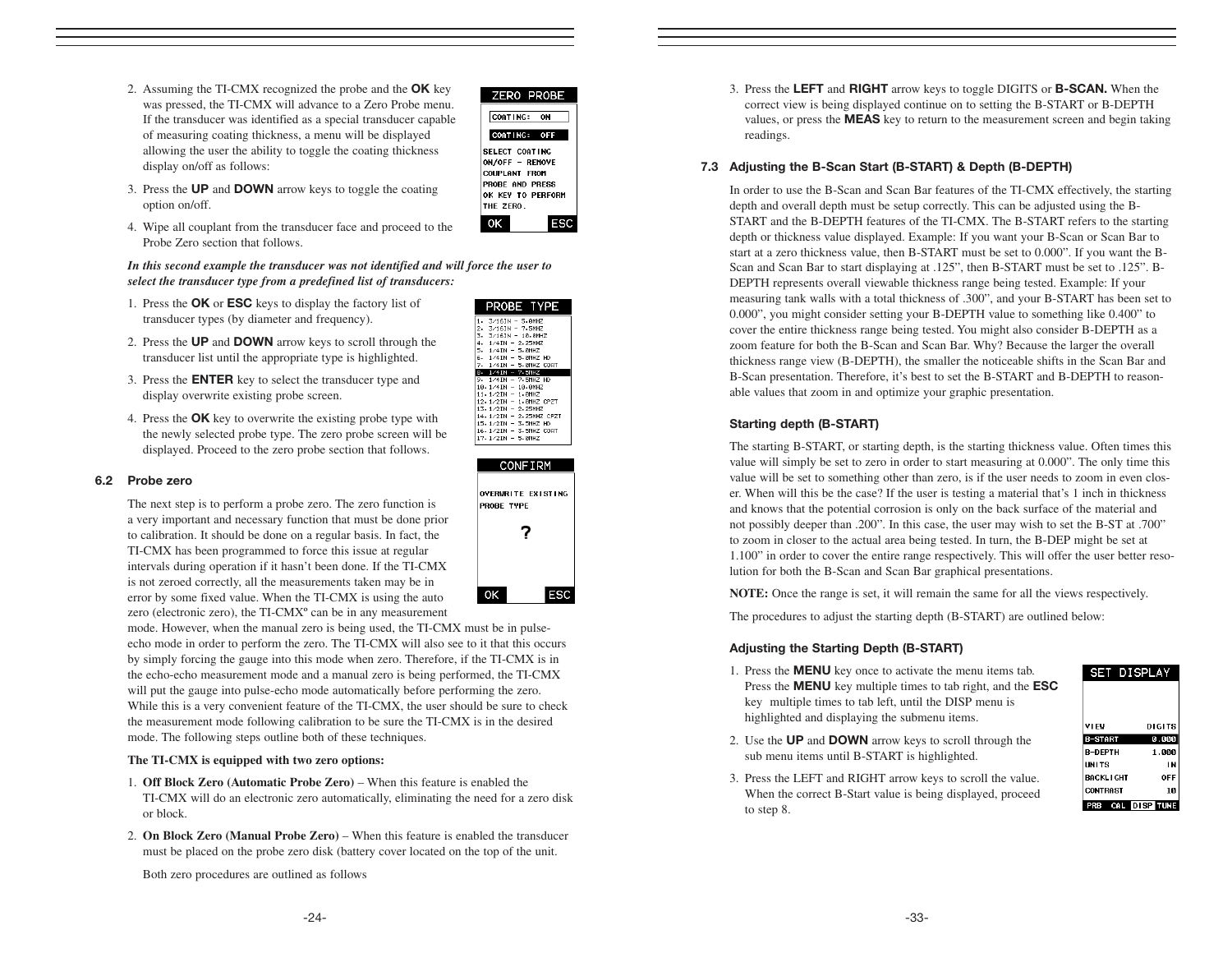#### *The following is a list of the viewable features on the display:*

A. **Repeatability/Stability Indicator** – This indicator should be commonly used in conjunction with the digital thickness values displayed. When all the vertical bars are fully illuminated and the last digit on the digital thickness value is stable, the TI-CMX is reliably measuring the same value 3 to 200 times per second, depending on which measurement mode and features are enabled.

- B. **Battery Icon** Indicates the amount of battery life the TI-CMX has remaining.
- C. **Velocity** The material velocity value the TI-CMX is currently using or calibrated for. Displayed in either English or Metric units, depending on the what units the gauge is set for.
- D. **Feature Status Bar**  Indicates the features currently enabled and in use in the following order:
	- Measurement Mode (P-E, PECT, PETP, E-E, COAT)
	- Differential Mode (ON/OFF)
	- High Speed Scan Mode (ON/OFF)
	- Alarm Mode (ON/OFF/AUDIBLE)
	- Gain Setting (VLOW, LOW, MED, HI, VHI)
- E. **Digital Material Thickness Value** Smaller font size when the B-Scan display view is enabled.
- F**. Scan Bar** Another view of material thickness in a deflection style horizontal bar. This is another visual tool that would enable the user the ability to see thickness changes during high speed scans from flaws and pits.
- G. **Units** The current measurement units being used (English, Metric).
- H. **Coating Thickness Value** Displays the actual thickness of any coating adhered to a metallic material surface (PECT Mode), or a coating adhered to a non-metallic surface (CT Mode).
- I. **Minimum Material Thickness** Part of the Alarm feature. Displays the minimum thickness value found during a scan.
- J. **Maximum Material Thickness**  Part of the Alarm feature. Displays the maximum thickness value found during a scan.
- K. **B-Scan Display** Cross section view of the material. Provides the user with graphical view of the opposite/blind surface (i.e. inside pipe wall surface), to give the user some idea of the condition, or integrity of the material being tested.

#### 7.2 Activating B-Scan View



- 1. Press the MENU key once to activate the menu items tab. Press the **MENU** key multiple times to tab right, and the ESC key multiple times to tab left, until the DISP menu is highlighted and displaying the submenu items.
- 2. Use the UP and DOWN arrow keys to scroll through the sub menu items until **VIEW** is highlighted.

| <b>SET DISPLAY</b> |               |
|--------------------|---------------|
|                    |               |
|                    |               |
|                    | <b>BSCAN</b>  |
| VIEW               |               |
| R-START            | 0.000         |
| <b>R-DFPTH</b>     | 0.400         |
| <b>IINITS</b>      | IN            |
| <b>BACKLIGHT</b>   | OFF           |
| <b>CONTRAST</b>    | 10            |
|                    | CAL DISP TUNE |

#### *Performing an Auto Probe Zero (Off Block)*

- 1. Be sure all couplant has been removed from the face of the transducer.
- 2. Press the OK key to perform the automatic probe zero, or ESC key to cancel the zero operation.

3. The screens illustrated at right will be briefly displayed followed by the main measurement screen. The CMX is ready to be calibrated.





**REMOVE COUPLANT** FROM PROBE, PRESS OK KEY TO PERFORM THE ZERO



Identified



Coating Probe Not Identified

**ESC** 

ZERO PROBE ZERO PROBE CORTING: ON PERFORMING<br>AUTO PROBE COATING: OFF ZERO... **PERFORMING AUTO PROBE ZERO** ESC OK ESC ΟK Coating Probe

Coating Probe Not Identified

#### *Performing a Manual Probe Zero (On Block)*

**NOTE:** When the zero probe option is set to manual, the probe zero disk (battery cap) located on the top of the gauge will be used as a zero standard and the warning screen illustrated above will be displayed.

Identified

- 1. Press the OK or ESC keys to enter the main measurement screen and begin the manual zero process.
- 2. Apply a drop of couplant on the transducer and place the transducer in steady contact with the probe zero disk and obtain a steady reading.

0K

- 3. Press the **MENU** key once to activate the menu items tab. Press the **MENU** key multiple times to tab right and the ESC key multiple times to tab left until the PRB menu is highlighted and displaying the submenu items.
- 4. Press the UP and DOWN arrow keys to scroll through the sub menu items until ZERO PROBE is highlighted.
- 5. Press the ENTER key to display the confirmation screen.
- 6. If a coating transducer was identified use the UP and DOWN arrow keys to toggle coating on/off.



-32-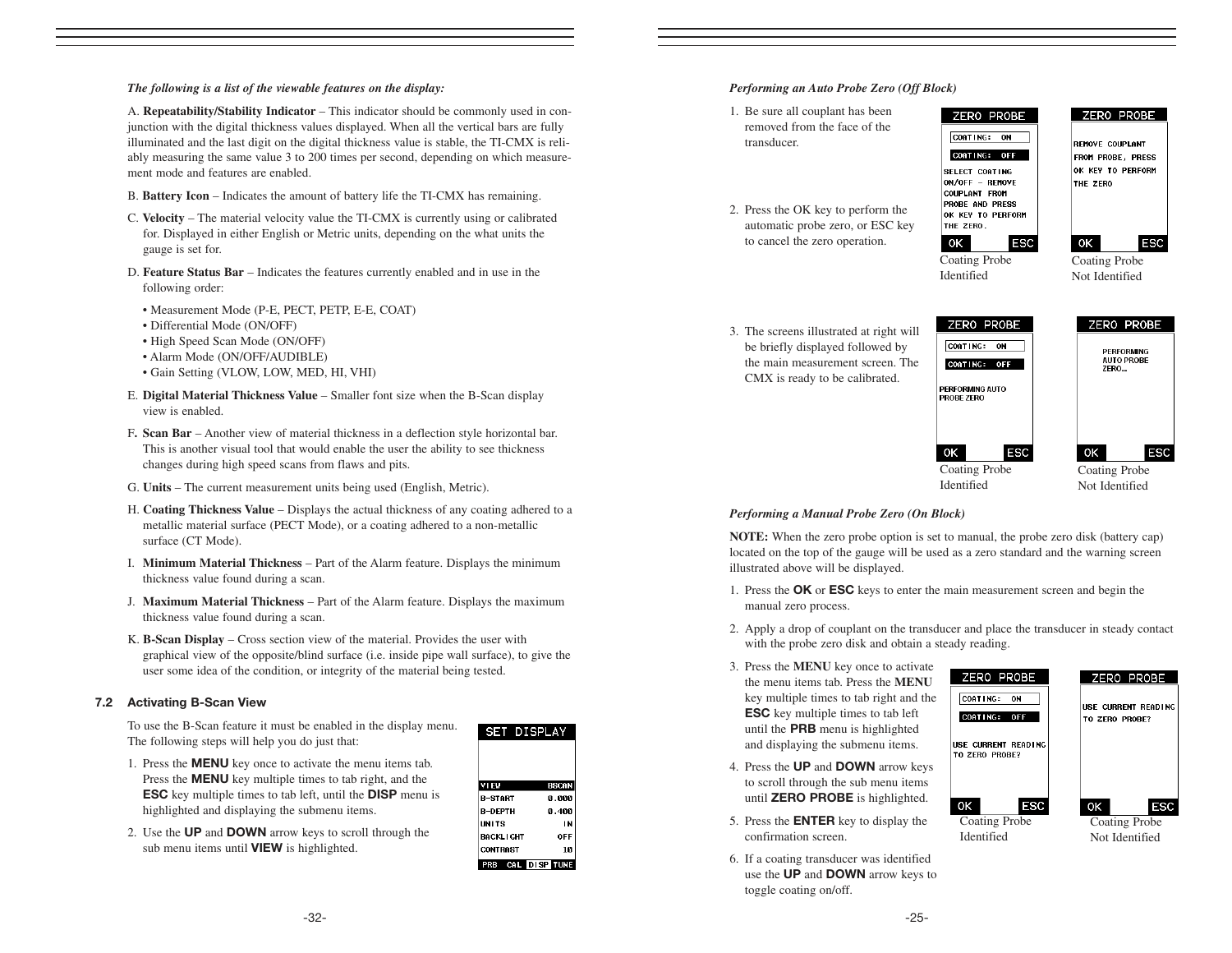7. Press the OK key to complete the probe zero function, or ESC key to cancel the probe zero function.

8. Remove the transducer from the probe zero disk, and proceed to the calibration section.

**NOTE:** The value that is displayed will change depending on the current velocity setting in the TI-CMX. Disregard the number that is displayed. It is not important. What is important is accurately performing the steps outlined above to insure reliability of the probe zero calculation.

#### 6.3 Material Calibration

In order for the TI-CMX to make accurate measurements, it must be set to the correct sound velocity of the material being measured. Different types of materials have different inherent sound velocities. For example, the velocity of sound through steel is about 0.233 inches per microsecond, versus that of aluminum, which is about 0.248 inches per microsecond. If the gauge is not set to the correct sound velocity, all of the measurements the gauge makes will be erroneous by some fixed percentage.

The One Point calibration is the simplest and most commonly used calibration method—optimizing linearity over large ranges. The Two Point calibration allows for greater accuracy over small ranges by calculating the probe zero and velocity. The TI-CMX provides four simple methods for setting the sound-velocity outlined below:

#### Using A Known Velocity

- 1. Press the MENU key once to activate the menu items tab. Press the MENU key multiple times to tab right and the ESC key multiple times to tab left until the CAL menu is highlighted and displaying the submenu items.
- 2. Use the UP and DOWN arrow keys to scroll through the sub menu items until VELOCITY is highlighted.
- 3. Press the ENTER key to display the Digits Edit Box.
- 4. Press the UP and DOWN arrow keys to scroll the highlighted value.
- 5. Press the LEFT and RIGHT arrow keys to scroll the digit locations.
- 6. Repeat steps  $4 \& 5$  until the velocity number is correctly displayed.
- 7. Press the **OK** key to set the velocity and return to the menu screen, or ESC to cancel entering the velocity.
- 8. Press the MEAS key to return to the measurement screen and begin taking readings.

#### Using A Known Thickness

Sometimes the sound velocity of a material is unknown. In this case a sample with one or two known thicknesses can be used to determine the sound velocity. As previously discussed, the TI-CMX has a one or two point calibration option. The one point calibration option is most suited for linearity over large ranges, as noted above. The user should also consider calibrating on high side of the intended measurement range, when using the one point option, minimize overall error. For example, if the measurement range is .100"

#### CALIBRATE

|                 | MAT STEEL (4340)         |
|-----------------|--------------------------|
| MATL 1PT        | <b>UNCAL</b>             |
| MATL 2PT        | <b>UNCAL</b>             |
| <b>VELOCITY</b> | 0.2330                   |
|                 | COATING 1PT UNCAL        |
|                 | COATING VEL 0.0850       |
|                 | <b>PRB</b> CAL DISP TUNE |





- C. **Velocity** The material velocity value the TI-CMX is currently using or calibrated for. Displayed in English or Metric units, depending on the what units the gauge is set for.
- D. **Feature Status Bar** Indicates the features currently enabled and in use in the following order:
	- Measurement Mode
	- Differential Mode
- High Speed Scan Mode
- Alarm Mode
- Gain Setting

E. **Digital Material Thickness Value** – Extra large font size for viewing ease.

- F. **Scan Bar**  Another view of material thickness in a deflection style horizontal bar. This is another visual tool that would enable the user the ability to see thickness changes during high speed scans from flaws and pits.
- G. **Units** The current measurement units being used (English, Metric).
- H. **Coating Thickness Value** Displays the actual thickness of any coating adhered to a metallic material surface (PECT Mode), or a coating adhered to a non-metallic surface (CT Mode).
- I. Minimum Material Thickness Part of the Alarm feature. Displays the minimum thickness value found during a scan.
- J. **Maximum Material Thickness**  Part of the Alarm feature. Displays the maximum thickness value found during a scan.

#### B-Scan

The B-Scan displays a time based cross section view of test material. This is a visual tool that enables the user to see the contour of the blind, or underside, surface of a pipe or tank application. It is very similar to a fish finder. If a flaw or pit is located during a scan, the B-Scan will draw the pit on the screen.

The solid black rectangle in the diagram at location K represents the cross section, or side view of the material. The B-Scan view draws at a rate of 7 seconds per screen from right to left. Also notice at location K, the pits and corroded bottom surface of the material.



It's important to note that the measurement range on the display be set wide enough, so that the maximum thickness of the material can be viewed on the display. Using the diagram above, if the material thickness was actually 1.75", the underside of the material would not be viewable according to the current range at  $0.00" - 1.00"$ . All the user would see is a black screen from 0.00" – 1.00" with no view of the bottom contour at 1.75".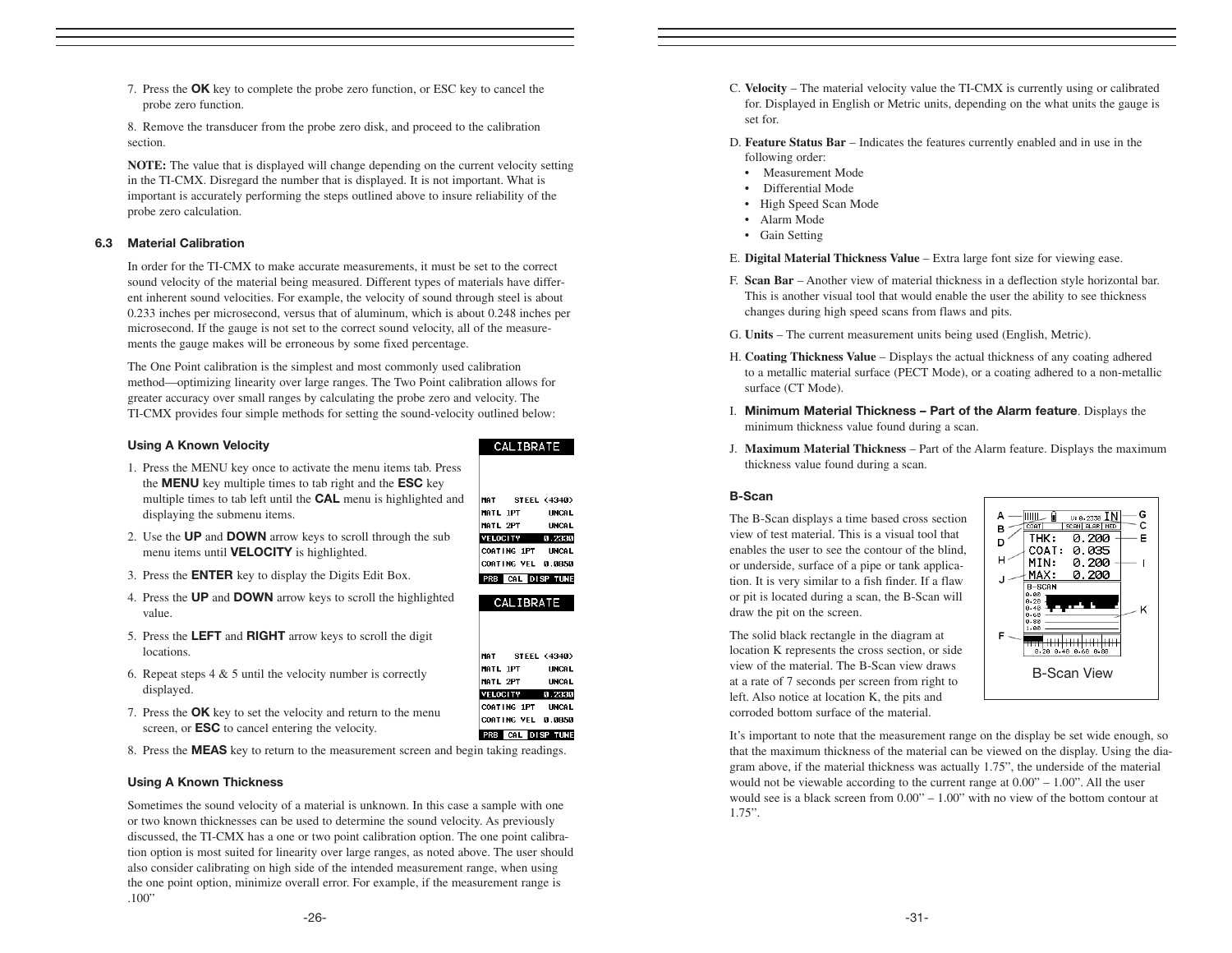#### 7.0 USING THE DIGITS AND B-SCAN DISPLAYS

A key feature of the TI-CMX is the ability to toggle between two different display options, Digits and B-Scan. The Digits view provides the user with a large digital readout of the thickness. Both views also include a scan bar features that uses a bar graph to indicate thickness. The Scan bar can be very handy while scanning a tank or pipe wall by graphically displaying deflections from pits or internal flaws, rather than having to constantly watch for changes in the digital readout. It's just another visual aid to alarm the user when something out of the ordinary has been detected.

The B-Scan display is also very useful when scanning surfaces and viewing the cross section of the test material. It provides a convenient way of visually profiling, or drawing a picture of, the blind surfaces during a scan. The B-Scan display is also equipped with a scan bar representing the overall thickness. Once again, the scan bar gives the user a visual indication when a flaw or defect has been passed over during the scan process. The scan bar will deflect off of the defect and return back to the overall thickness. In this chapter we'll outline some of the fine adjustment features of the TI-CMX. We'll take a better look at these options in this chapter.

**NOTE**: In order to recall and use the new adjustments made to the TI-CMX at a later time, the user must save the modified settings in one of the setup locations. Refer section 11.0 for more information on setups.

#### 7.1 Display Views

#### **DIGITS**

The Digits view is a basic digital thickness gauge look and feel. The larger digits make it much easier for the operator to monitor the thickness readings. The Scan Bar has also been added to the Digits view to provide the user with yet another visual tool for easily monitoring changes in thickness readings due to internal flaws or defects.

*The following is a list of the viewable features on the display:*

A. **Repeatability/Stability Indicator** – This indicator should be commonly used in conjunction with the digital thickness values displayed. When all the vertical bars are fully illuminated and the last digit on the digital thickness value is stable, the TI-CMX is reliably measuring the same value 3 to 200 times per second, depending on which measurement mode and features are enabled.

B. **Battery Icon** – Indicates the amount of battery life the TI-CMX has remaining.

А **IIIIII**  $0: 0.2330$  IN G в CORT SCAN ALAR MED C D Е н 0.035 COAT: MIN: 0.200 0.200 MAX: 0.20 0.40 0.60 0.80

(2.54mm) to 1.0" (25.4mm), the user should calibrate on a known thickness sample close to 1.0" (25.4mm).

**NOTE:** It's always handy to carry a set of mechanical calipers to use in conjunction with the TI-CMX for calibration in the field:

#### One Point Calibration

**NOTE:** Be sure that the probe zero procedure has been performed prior to performing this calibration procedure.

1. Physically measure an exact sample of the material or a location directly on the material to be measured using a set of calipers or a digital micrometer.

2. Apply a drop of couplant on the transducer and place the transducer in steady contact with the sample or actual test material. Be sure that the reading is stable and the repeatability indicator, in the top left corner of the display, is fully lit and stable. Press the MENU key once to activate the menu items tab. Press the MENU key multiple times to tab right and the ESC key multiple times to tab left until the CAL menu is highlighted and displaying the submenu items.

- CALIBRATE **CUST OM** MATL 1PT 1.000 MATL 2PT **UNCAL VELOCITY** 0.2330 COATING 1PT UNCAL **COATING 2PT UNCAL** COATING VEL 0.0850 PRB CAL DISP TUNE
- 3. Use the UP and DOWN arrow keys to scroll through the sub menu items until **MATL 1PT** is highlighted.
- 4. Press the ENTER key to display the Digits Edit Box.
- 5. Press the UP and DOWN arrow keys to scroll the highlighted value.



- 6. Press the LEFT and RIGHT arrow keys to scroll the digit locations.
- 7. Repeat steps 5 & 6 until the known thickness value is correctly displayed.
- 8. Press the OK key to calculate the velocity and return to the menu screen, or ESC to cancel the one point calibration.
- 9. Finally, press the MEAS key to return to the measurement screen and begin taking readings.

**NOTE:** CHECK YOUR CALIBRATION! Place the transducer back on the calibration point. The thickness reading should now match the known thickness. If the thickness is not correct, repeat the steps above.

At some point there may become a requirement for improved accuracy over a smaller measurement range. In this case, a two point calibration would be most suited for the job. For example, if the measurement range was .080" (2.03mm) to .250" (6.35mm), the user would perform a one point calibration on a known thickness sample close to .250" (6.35mm), followed by a two point calibration close to .080" (2.03mm). When a two point calibration is performed, the TI-CMX calculates the zero and the velocity.

The following steps outline this procedure: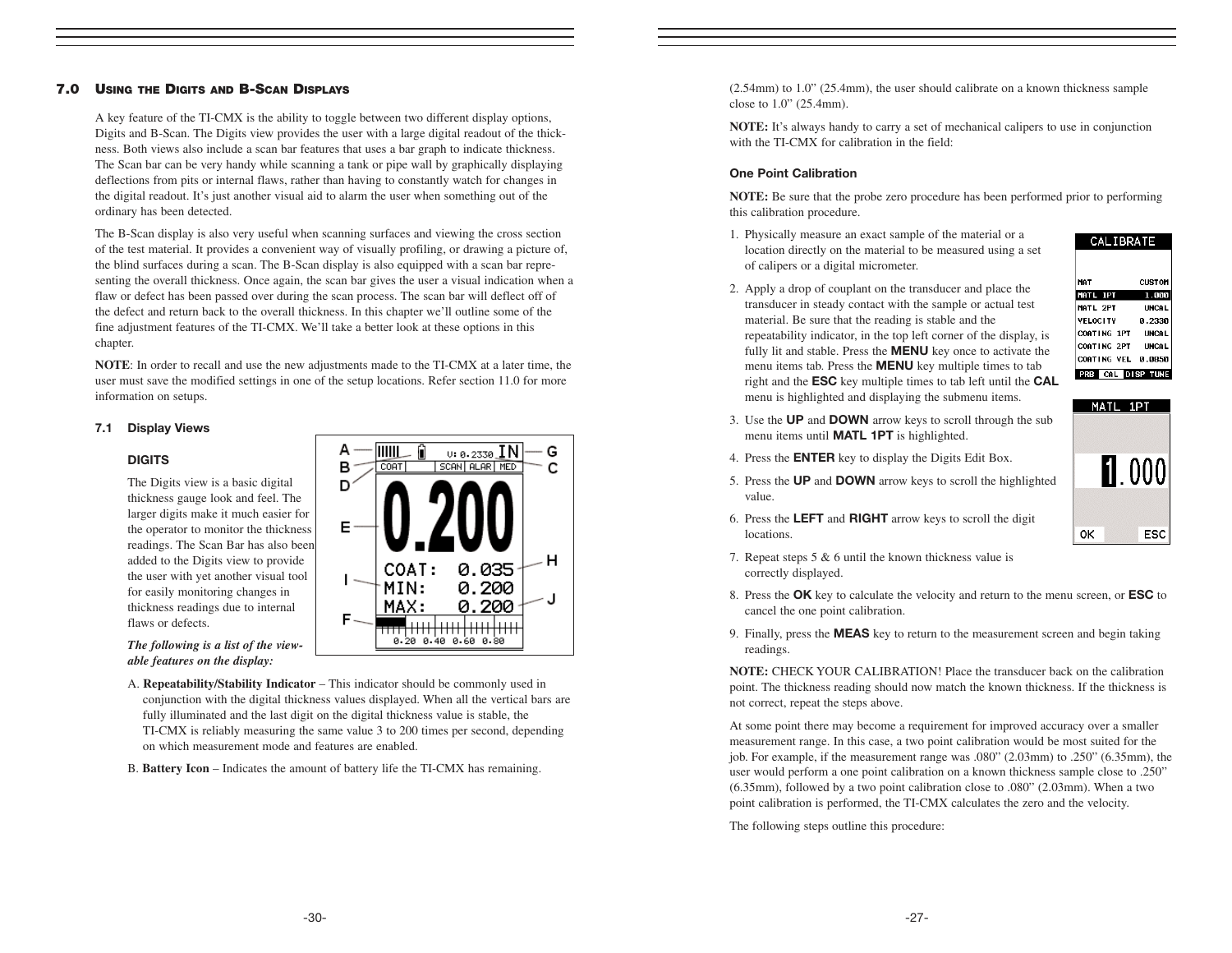#### Two Point Calibration

- 1. Physically measure an exact sample of the material or a location directly on the material to be measured using a set of calipers or a digital micrometer.
- 2. Apply a drop of couplant on the transducer and place the transducer in steady contact with the sample or actual test material. Be sure that the reading is stable and the repeatability indicator, in the top left corner of the display, is fully lit and stable. Press the MENU key once to activate the menu items tab. Press the MENU key multiple times to tab right and the ESC key multiple times to tab left until the CAL menu is highlighted and displaying the submenu items.



MATL 2PT

0K

 $080$ 

ESC

CALIBRATE

- 3. Use the UP and DOWN arrow keys to scroll through the sub menu items until MATL 2PT is highlighted.
- 4. Press the ENTER key to display the Digits Edit Box.
- 5. Press the UP and DOWN arrow keys to scroll the highlighted value.
- 6. Press the LEFT and RIGHT arrow keys to scroll the digit locations.
- 7. Repeat steps 5 & 6 until the known thickness value is correctly displayed.
- 8. Press the OK key to calculate the velocity and return to the menu screen, or ESC to cancel the one point calibration.
- 9. Finally, press the MEAS key to return to the measurement screen and begin taking readings.

**NOTE:** CHECK YOUR CALIBRATION! Place the transducer back on the calibration point. The thickness reading should now match the known thickness. If the thickness is not correct, repeat the steps above.

#### Basic Material Type

If the material velocity is unknown, and a sample thickness cannot be taken from the material, the user may opt to choose a basic material type from a list with approximate velocity values according to various material types. It's important to note that these velocities will not always be an exact representation of the material being tested. Use these values only if a close approximation is acceptable. Follow the steps below to select a basic material type:

- 1. Press the MENU key once to activate the menu items tab. Press the MENU key multiple times to tab right and the ESC key multiple times to tab left until the CAL menu is highlighted and displaying the submenu items.
- 2. Use the **UP** and **DOWN** arrow keys to scroll through the sub menu items until **MAT** is highlighted.



3. Press the ENTER key to display the list of material types.

| MATL_<br>TYPE            |               |  |
|--------------------------|---------------|--|
| 18. MONEL                | 0.2110        |  |
| 19. NTCKEL               | ค. 222ค       |  |
| 20. NYLON                | 0.1060        |  |
| 21. PI ATTNIIN           | A.1568        |  |
| 22. PLEXIGLASS           | 0.1060        |  |
| 23. PNI VSTVRENE         | . п. поря     |  |
| 24. PUC                  | 0.0940        |  |
| 25. GHARTZ GLASS         | я. 2268       |  |
| 26.RUBBER, VULCAN        | 0.0910        |  |
| 27. STI UFR              | ค. 142ค       |  |
| 28 STEEL (1020)          | 0.2320        |  |
| 29 STEEL (4340)          | <b>A.233A</b> |  |
| 30. STEEL, STAIN, 0.2230 |               |  |
| 31. TEELON               | 0.0540        |  |
| 32. TIN                  | 0.1310        |  |
| 33. TITANTUM             | ค.ว4คค        |  |
| 34. TUNGSTEN             | 0.2040        |  |

**CALIBRATE** 

- 4. Press the UP and DOWN arrow keys to scroll through the material list until the appropriate material is highlighted.
- 5. Press the ENTER key to overwrite the material type and display the menu items with the new material type selected.
- 6. Finally, press the MEAS key to return to the measurement screen and begin taking readings.

To calibrate the TI-CMX for a specific type of coating using samples with known thicknesses, please refer to the chapter 9 – Pulse-Echo Coating (PECT) or Coating (CT) for a complete explanation of using the TI-CMX for coating measurements.

| <b>STEEL (4340)</b>          |
|------------------------------|
| 1.000                        |
| IINCAL                       |
| 8.2330                       |
| COATING 1PT<br><b>LINCAL</b> |
| COATING 2PT<br><b>UNCAL</b>  |
| COATING VEL 0.0850           |
| <b>CD TINE</b>               |